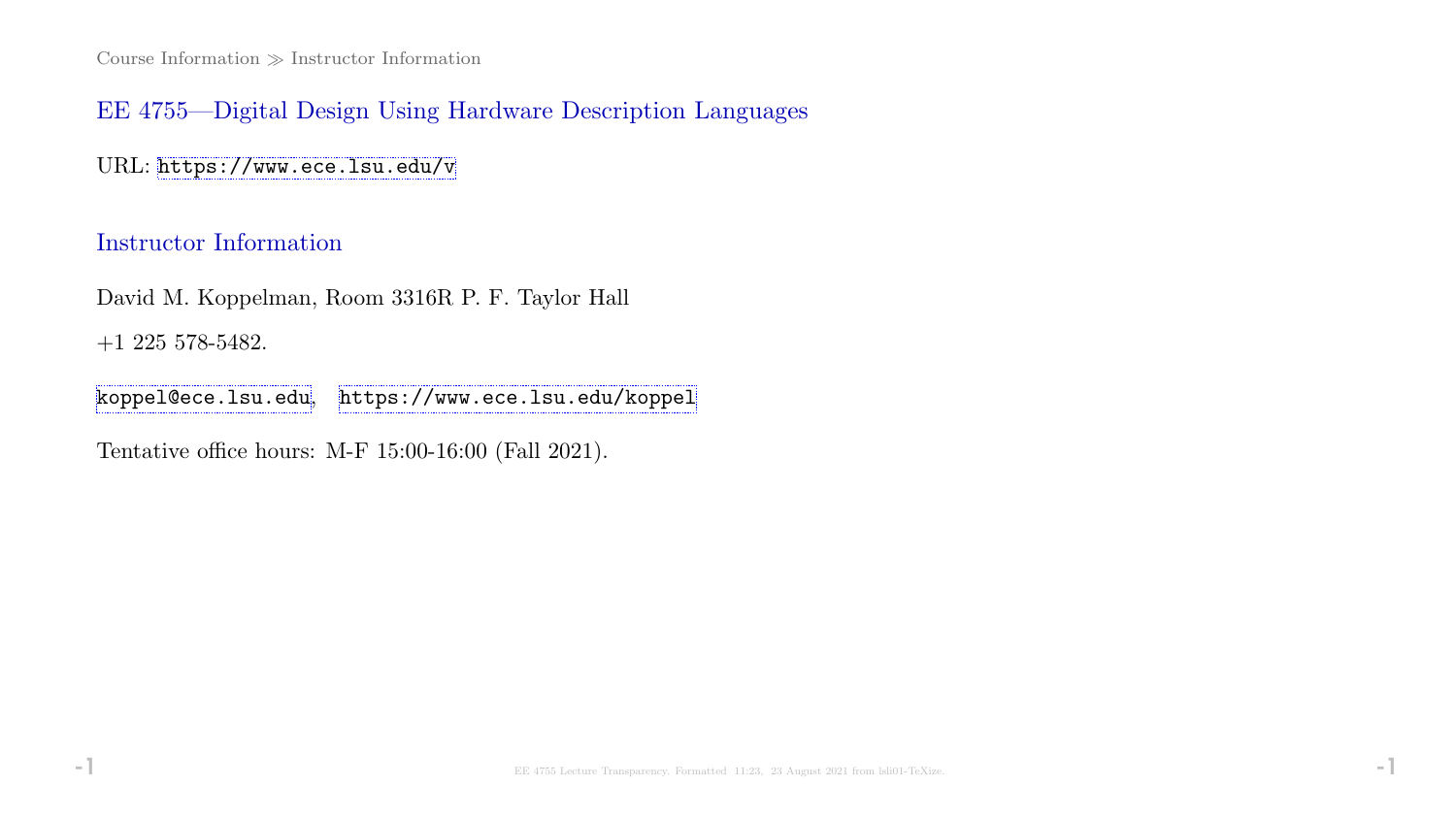Course Information  $\gg$  Instructor Information

Syllabus URL

The syllabus is available via: <https://www.ece.lsu.edu/koppel/v/v.html>.

For those who prefer QR codes:

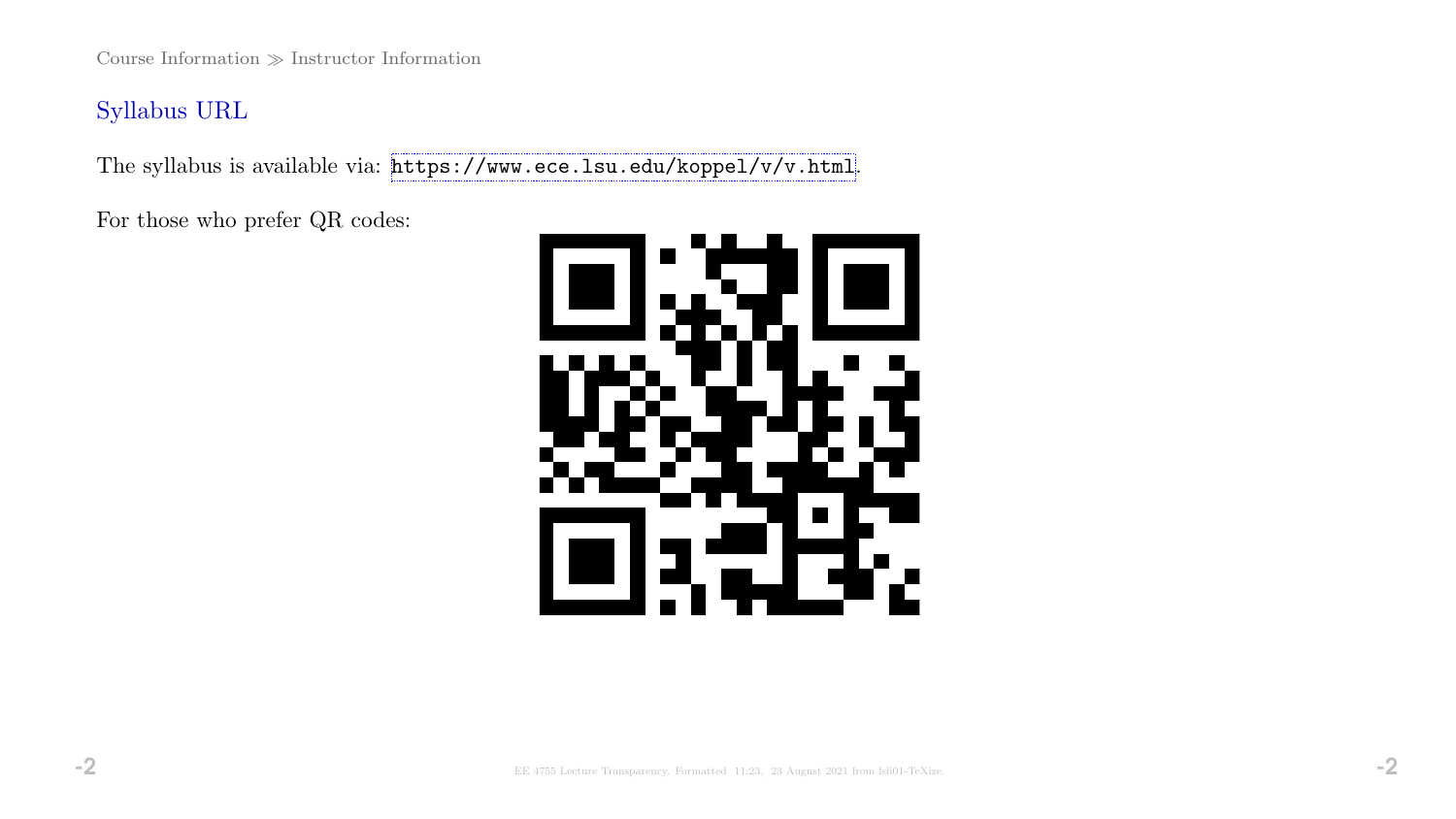Course Information  $\gg$  Prerequisites

# Prerequisites

Formal Prerequisite

EE 3755 (Computer Organization).

Informal Prerequisites (What you really need to know.)

C (The computer language.)

Digital hardware design: Should be able to answer these:

Is a ripple adder something to get excited about?

Does clocking a register hurt the register?

Your part of the design carries the critical path: your fault or your forté?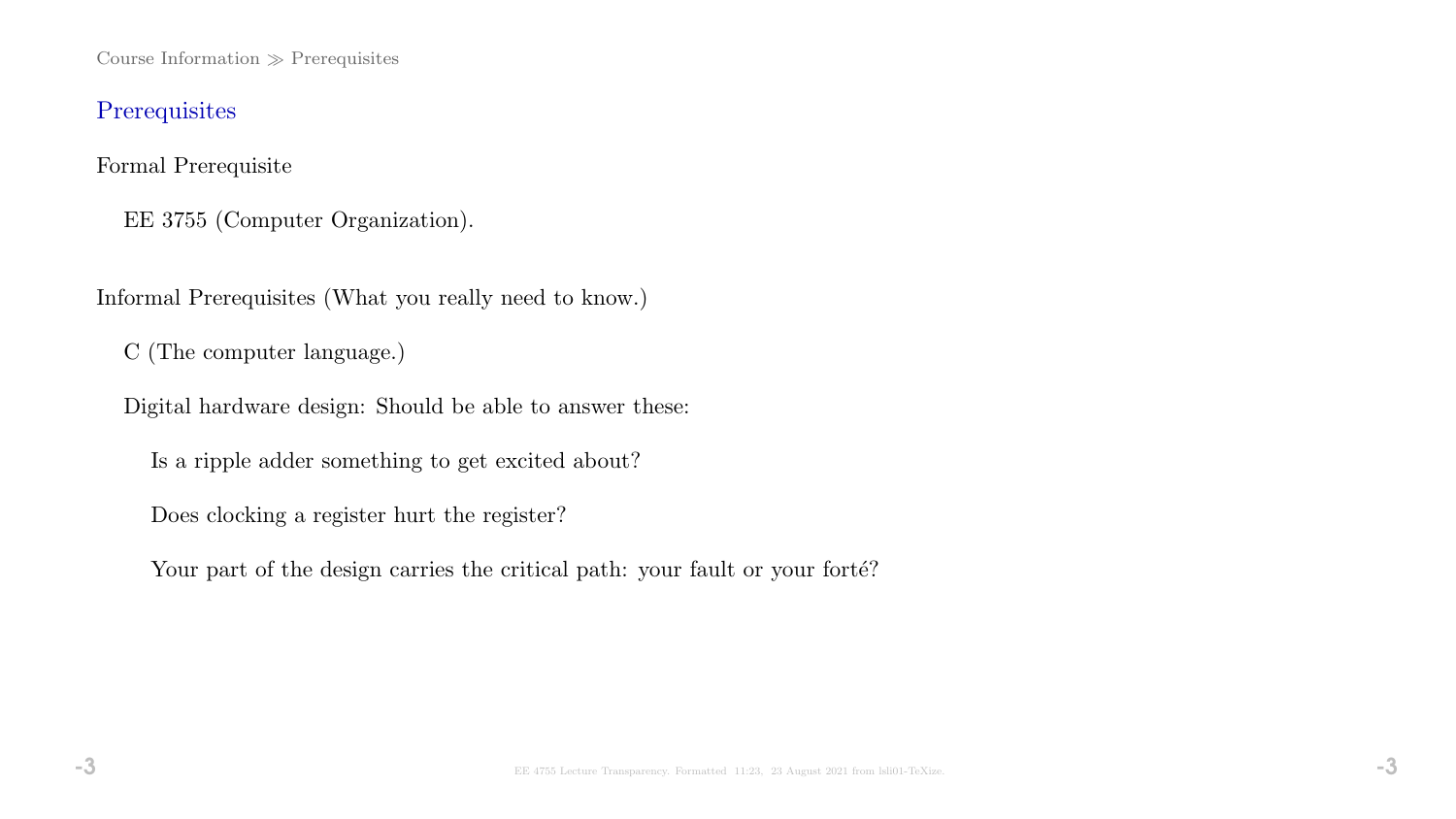Course Information  $\gg$  Graded Material

## Graded Material

Midterm Exam, 35%

Fifty minutes, open notes.

Final Exam, 35%

Yes, it's cumulative.

Homework/Projects, 30%

Written and computer assignments.

Lowest grade or unsubmitted assignment dropped.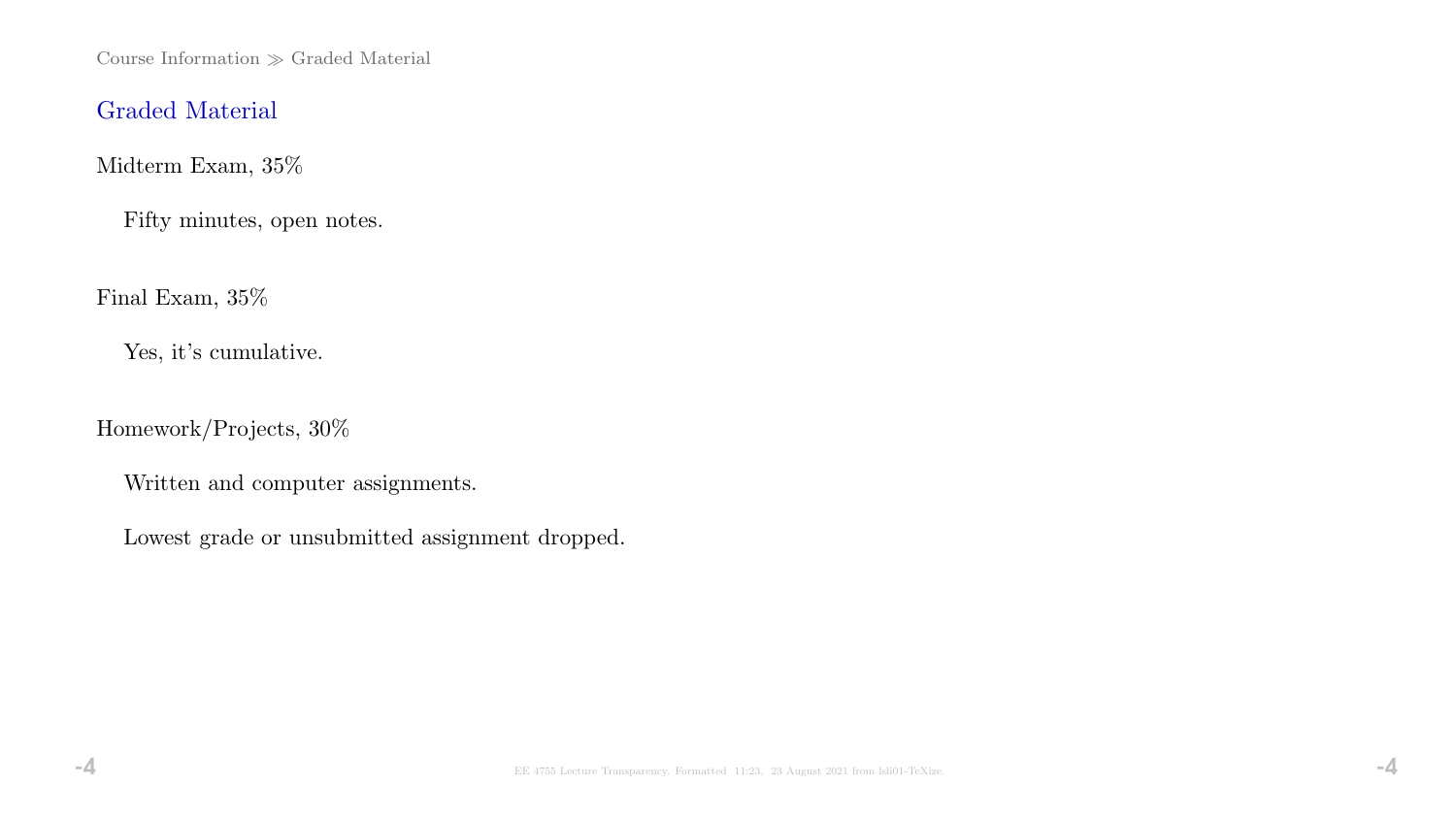# Electronic Design Automation (EDA) Overview

EDA Definitions

#### Electronic Design Automation (EDA):

The use of software to automate electronic (digital and analog) design.

#### Hardware Description Language:

A language used to describe hardware and to exercise, test, and verify the hardware. Examples: Verilog, VHDL, SystemC.

### Hardware Description:

Something written in an HDL with the goal of modeling or fabricating (synthesizing) hardware. It's analogous to a procedure or program in a conventional language . . . . . . but nothing like it at all!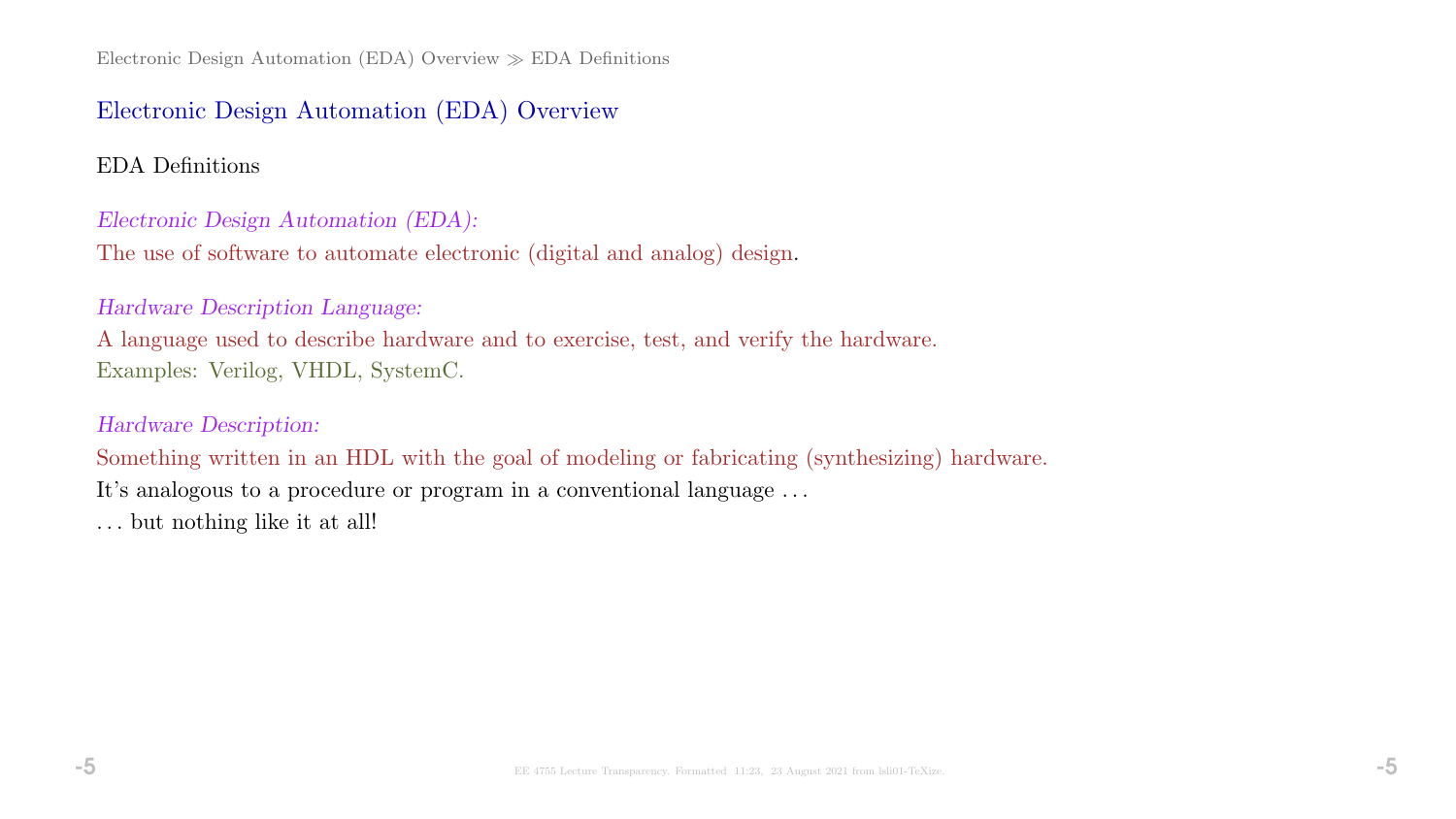



```
module bfa( output uwire sum, co, input uwire a, b, ci );
assign sum = a \hat{b} \hat{c} ci; // Note "<sup>o</sup>" is the exclusive or operator.
assign co = a & b \mid a & ci \mid b & ci;endmodule
```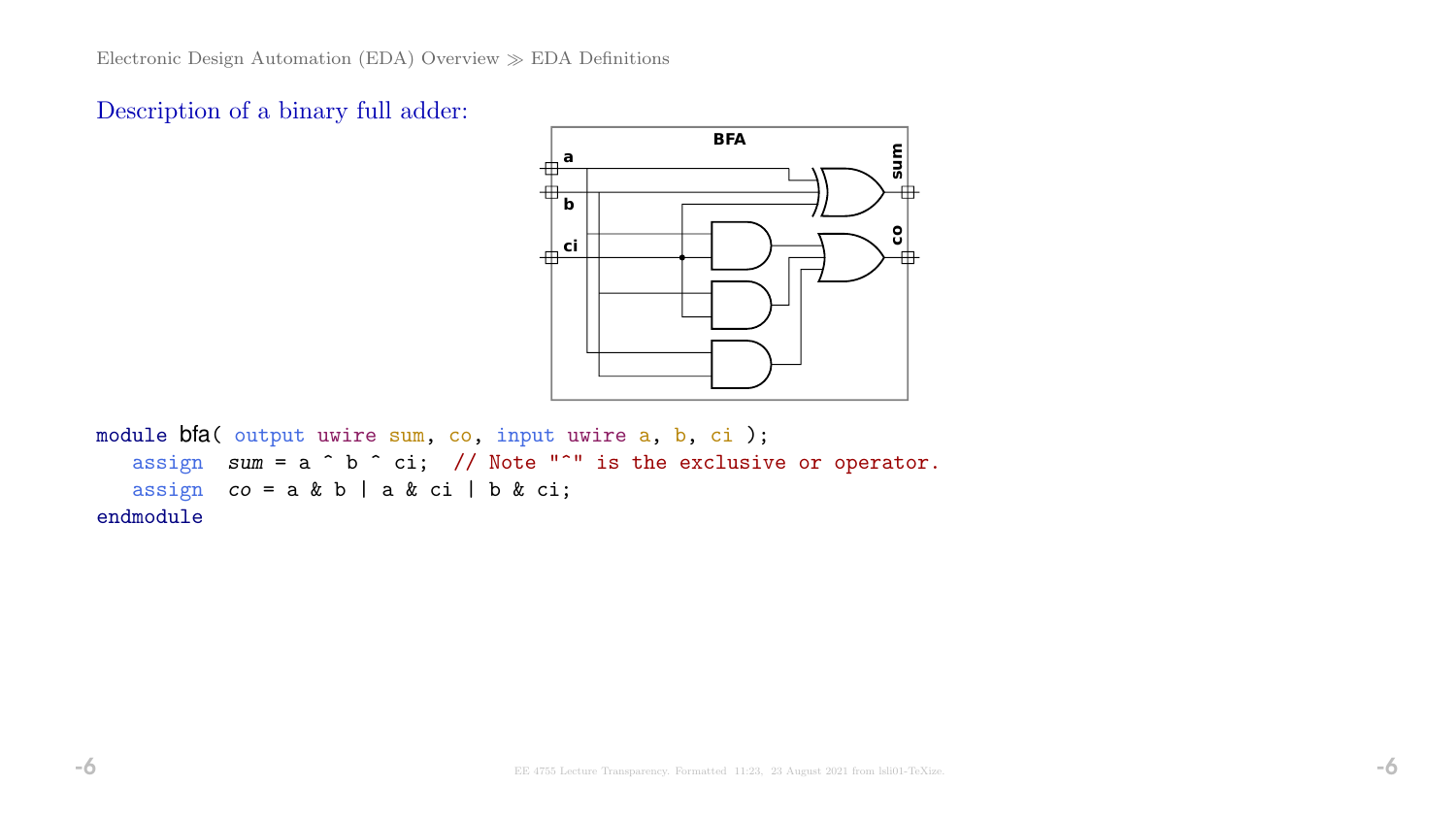# More Definitions

#### Simulation:

Execution of some code which determines the state of some modeled system over time. Most HDL languages are primarily intended for simulation.

### Design Target:

The technology in which a design is to be implemented. The design target is often some type of FPGA or ASIC (application-specific IC).

# Synthesis [of a hardware description]:

Conversion of the description into chosen design target.

Synthesis is a multi-step process, steps include inference and routing.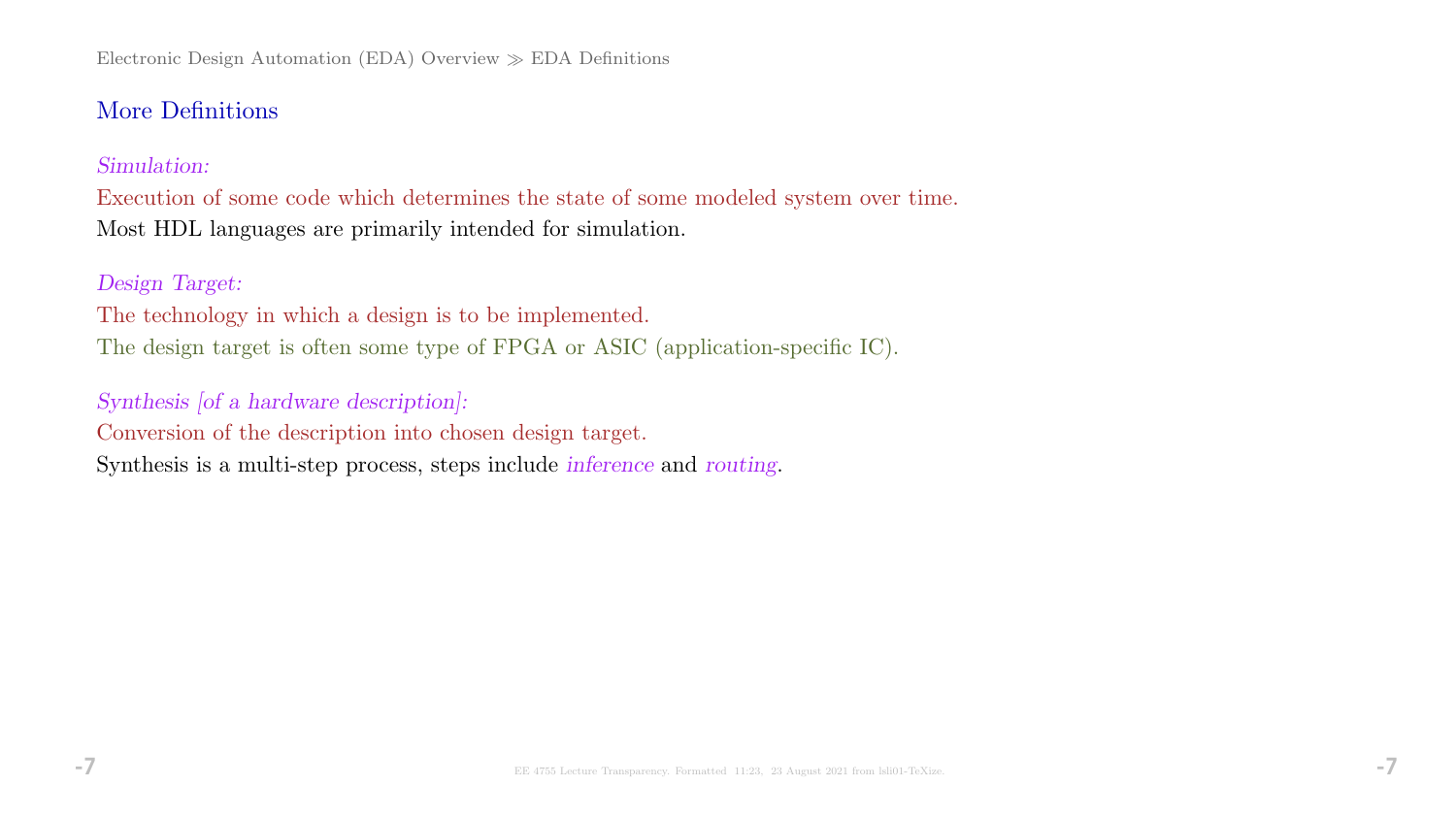# Usage of Terminology

"I wrote a hardware description of my new machine learning accelerator in the SystemVerilog hardware description language. I then simulated it using the electronic design automation tools provided by Cadence, and it worked the first time! [Don't believe him.] Then, for a design target I chose an ASIC from a foundry that my friend works at. I performed synthesis of my hardware description."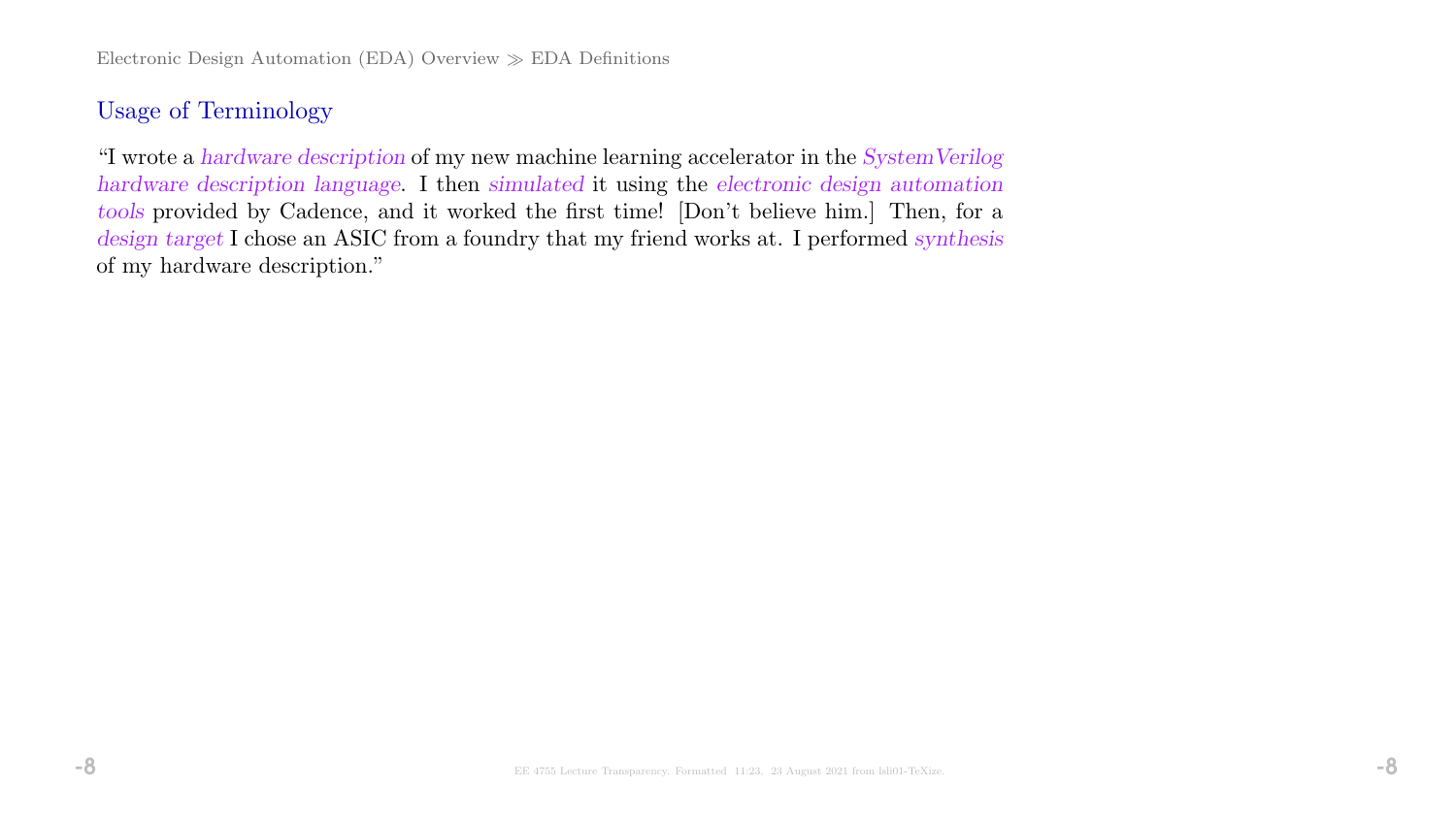# Electronic Design Automation (EDA) (Longer Definition)

#### Electronic design in which

- a hardware description is written in a hardware description language
- possibly consisting of components from a vendor's IP library
- the functionality of the description is verified by simulation
- the formal correctness, testability, and compliance of a description is evaluated by software
- and the description is converted to a manufactureable form using synthesis tools.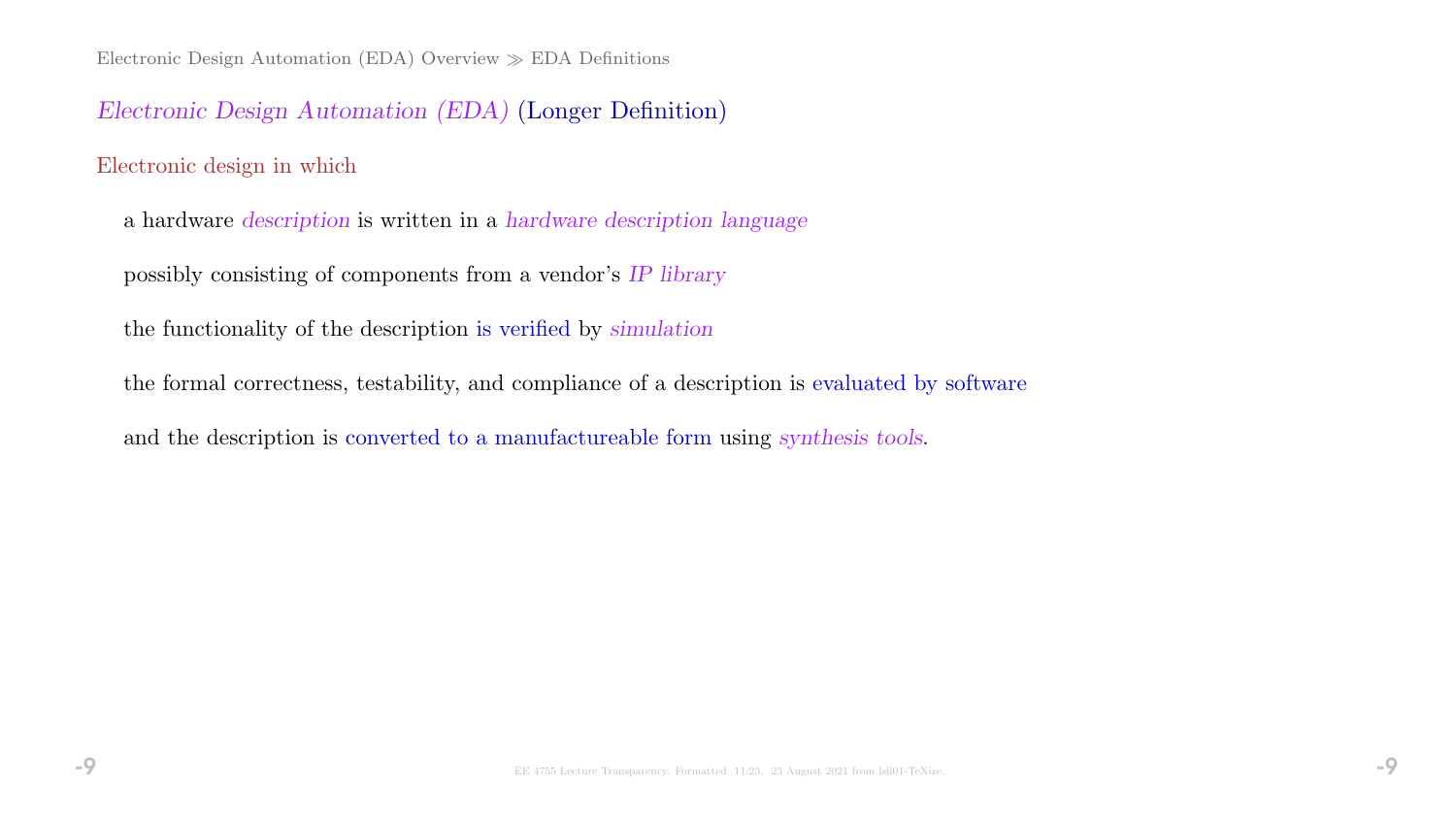# Hardware Description Languages

### Hardware Description Language:

A language used for describing the structure of hardware and how the hardware should behave. Examples include SystemVerilog and VHDL.

## Kinds of Digital Hardware Built Using HDL's:

Anything worth selling.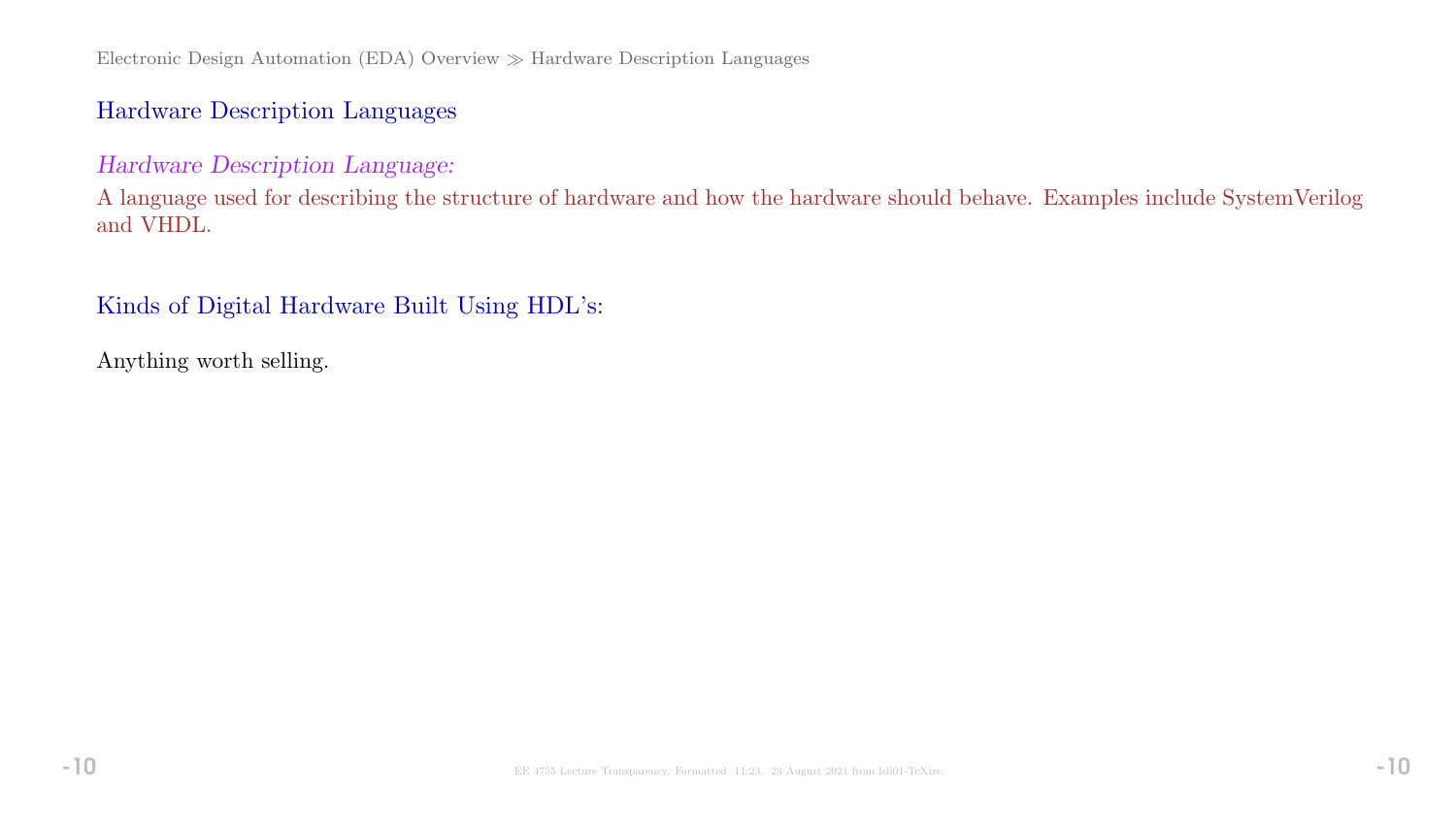Electronic Design Automation (EDA) Overview  $\gg$  Hardware Description Languages

### Some Popular Hardware Description Languages

#### Verilog and SystemVerilog

(Verilog was replaced by SystemVerilog in 2009.)

C-Like and C++-Like Syntax

Originated in industry in 1984, now IEEE standard.

#### VHDL

Ada-Like Syntax

Originated as a DoD project, now an IEEE standard.

#### SystemC

A C++ Class Library. Descriptions are exactly C++ syntax.

Often used with high-level synthesis tools.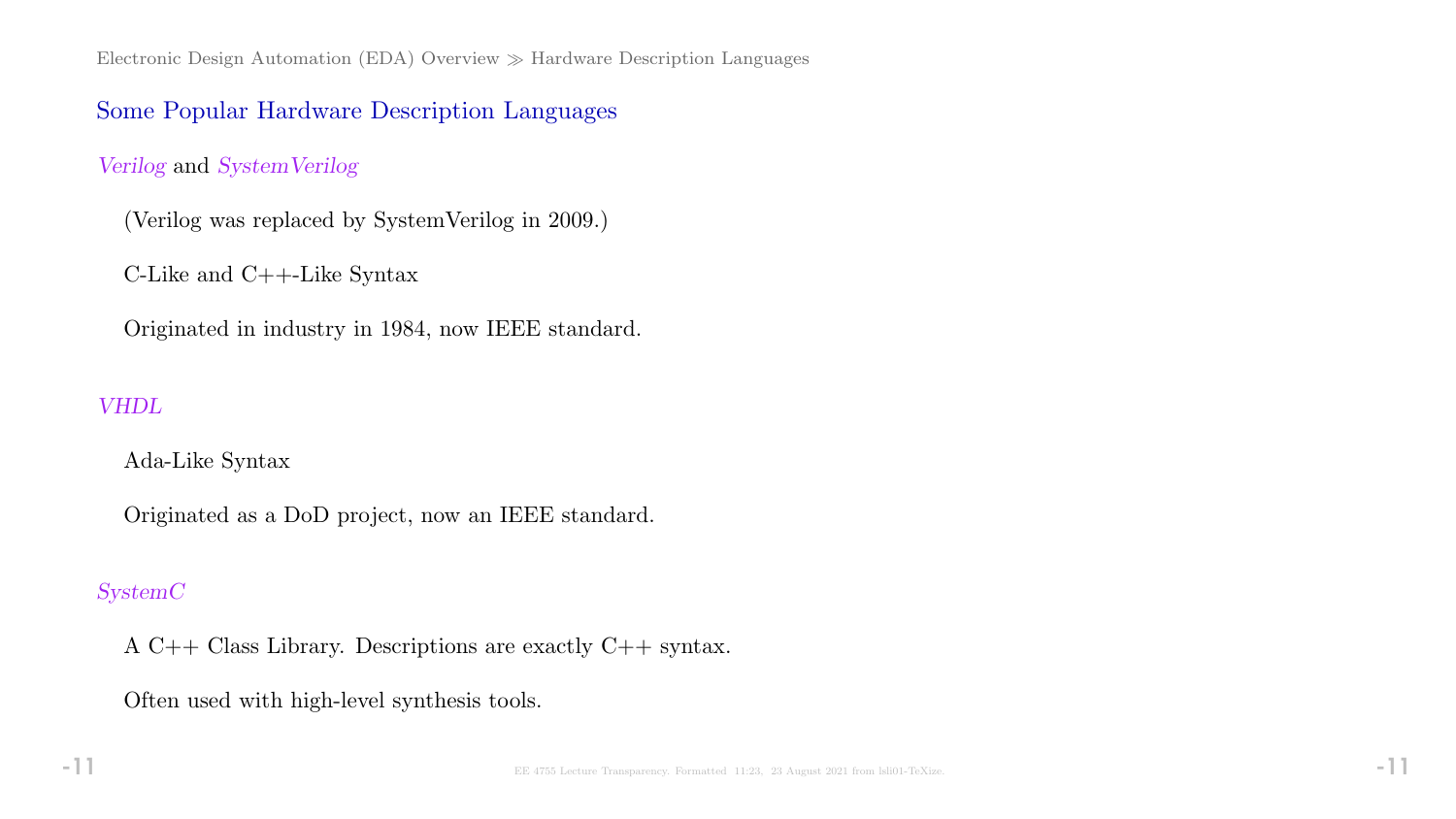Electronic Design Automation (EDA) Overview  $\gg$  History of Verilog and SystemVerilog

# History of Verilog and SystemVerilog

Verilog developed by Gateway Design Automation in 1984, later bought by Cadence.

Became an IEEE standard 1995: IEEE 1364-1995.

Major update in 2001: IEEE 1364-2001.

Minor update in 2005.

Also in 2005, related language SystemVerilog was standardized as IEEE 1800-2005.

In 2009 Verilog and SystemVerilog merged: IEEE 1800-2009.

Minor updates in 2013 and 2017: IEEE 1800-2012, IEEE 1800-2017.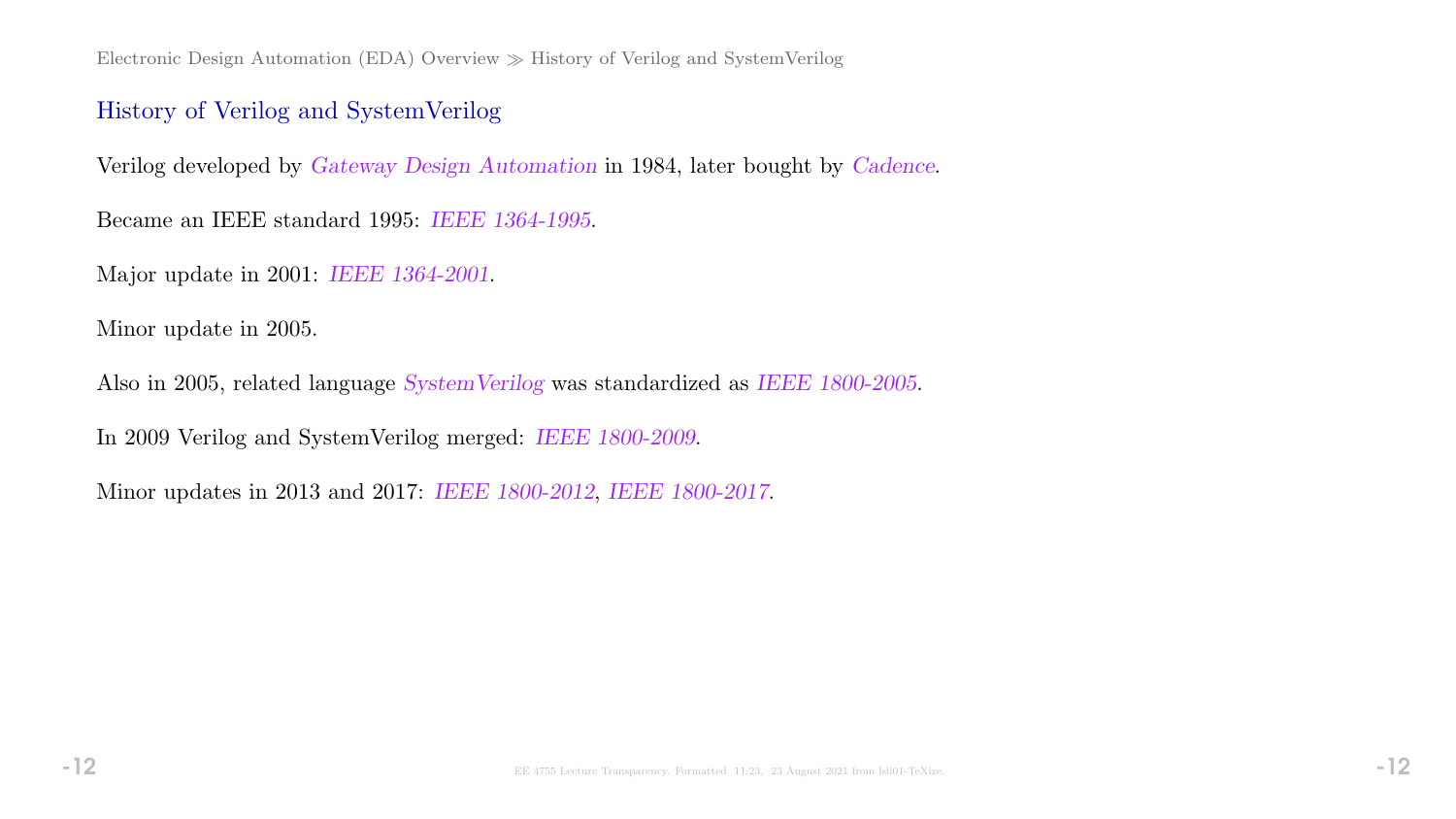Electronic Design Automation (EDA) Overview  $\gg$  VHSIC Hardware Description Language (VHDL)

# VHSIC Hardware Description Language (VHDL)

Ada-like syntax. (Ada is a DoD-developed language for large embedded systems.)

Developed as part of U.S. Department of Defense (DoD) VHSIC program in 1983

Became IEEE standard 1076 in 1987.

Some believe that VHDL is harder to learn than Verilog.

At most one or two lectures on VHDL.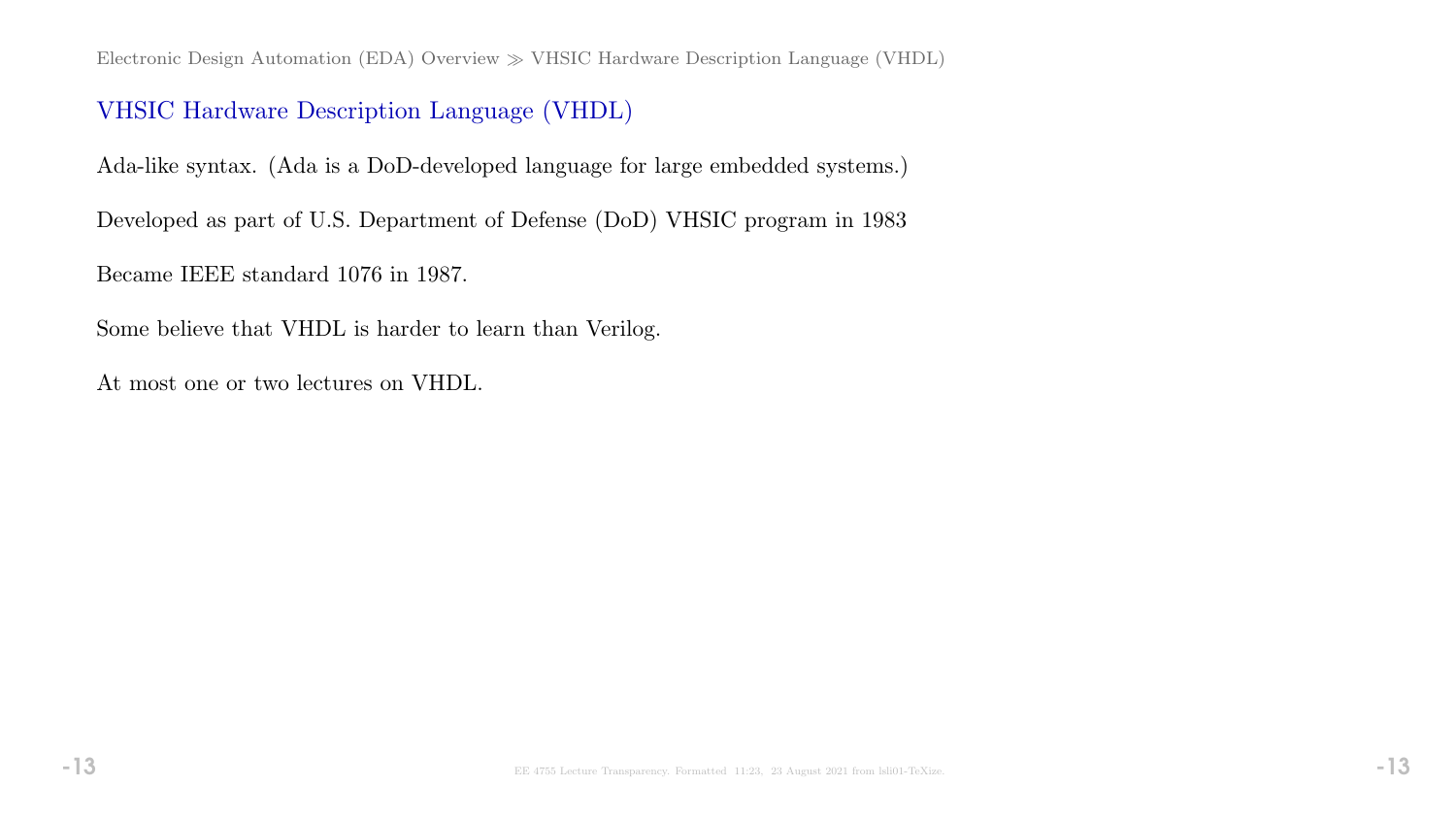# Verilog vs. VHDL

There is an advocate community for each language.

Good News: Many tools support both.

That said, SystemVerilog covered in this course.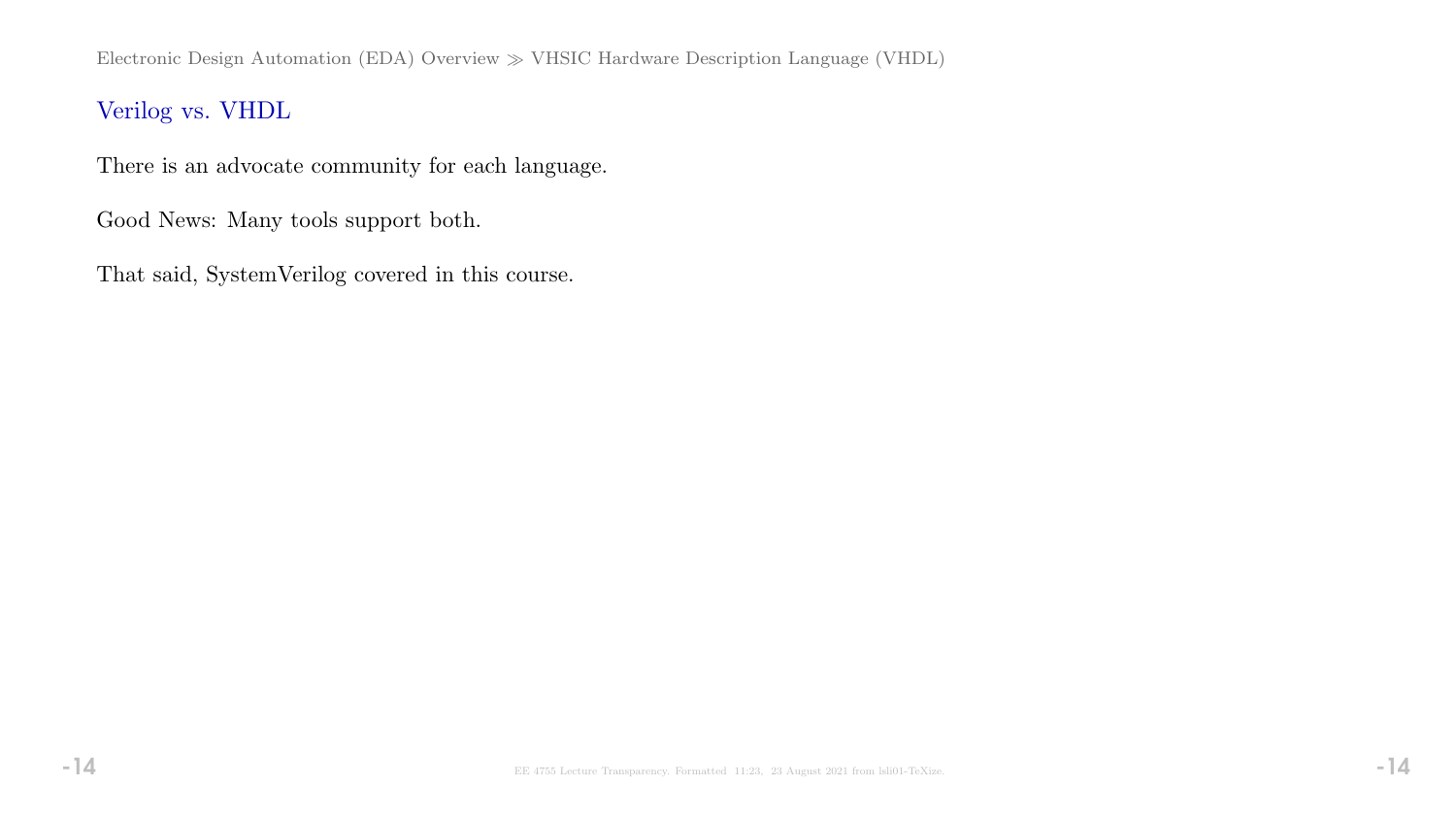#### Design Flow

# Design Flow

# Design Flow:

The steps used to produce a design, from initial design entry to the generation of the final manufacureable form. Describes which programs will be used, when they will be used, and how they will be used.

EDA tool vendors usually provide design flows that show how their products can be used.

Companies develop design flows that are used to produce their designs.

A simple design flow is described below.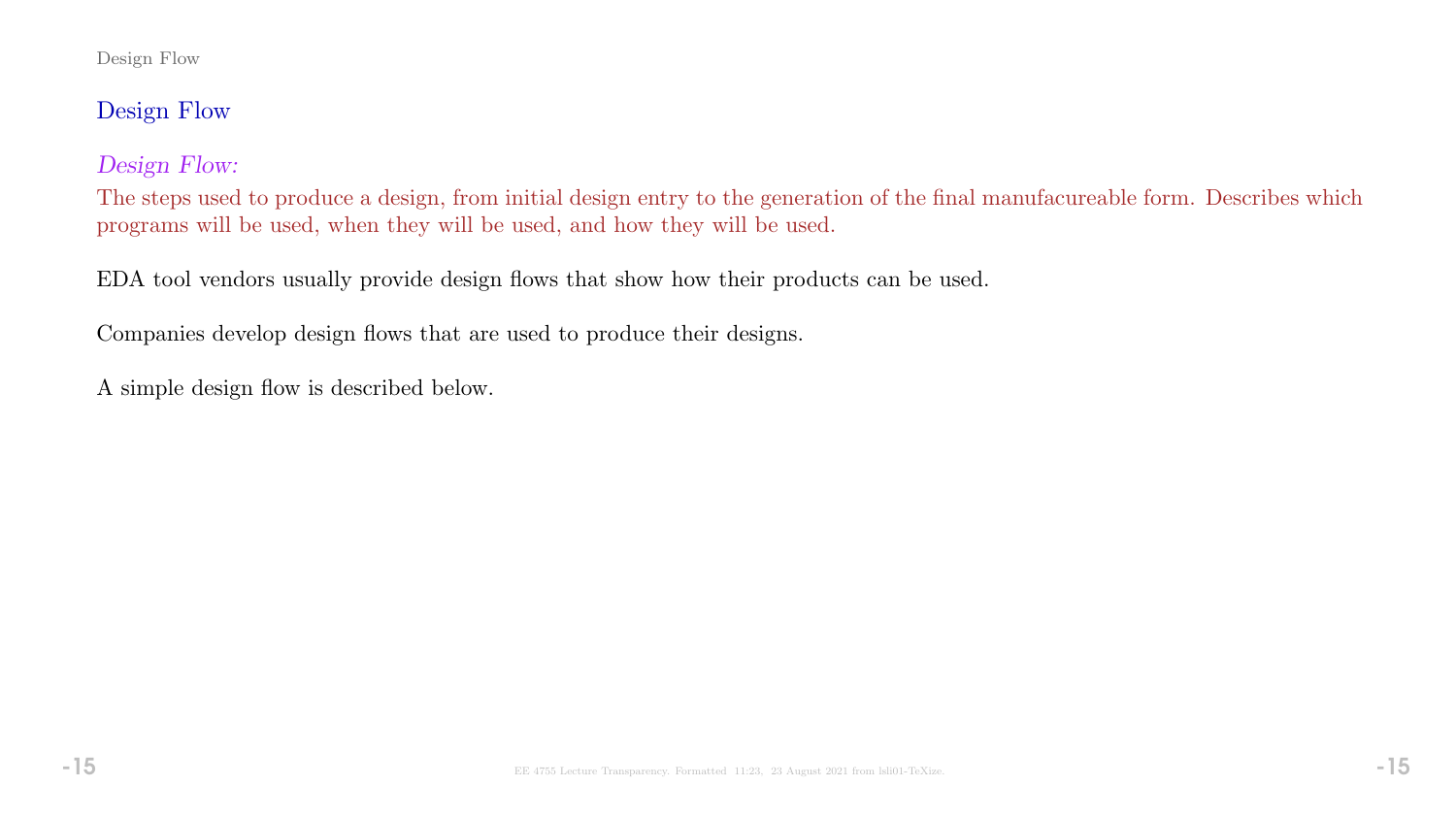Design Flow  $\gg$  Informal Design Flow

### Informal Design Flow

- $\diamondsuit$  Enter design. (Use your favorite text editor and HDL.)
- $\diamondsuit$  Enter testbench for design.
	- The testbench checks correctness.

This is very important—you never want to say "I thought it worked."

- $\diamondsuit$  Run simulation to verify correctness.
- $\diamondsuit$  Use waveform viewer and other tools to find bugs. (If any.)
- $\diamondsuit$  Run synthesis program.
	- Synthesis reports indicate area and timing.
	- Not satisfied? Go to Step 1.
	- Otherwise, tape out, download to FPGA, etc.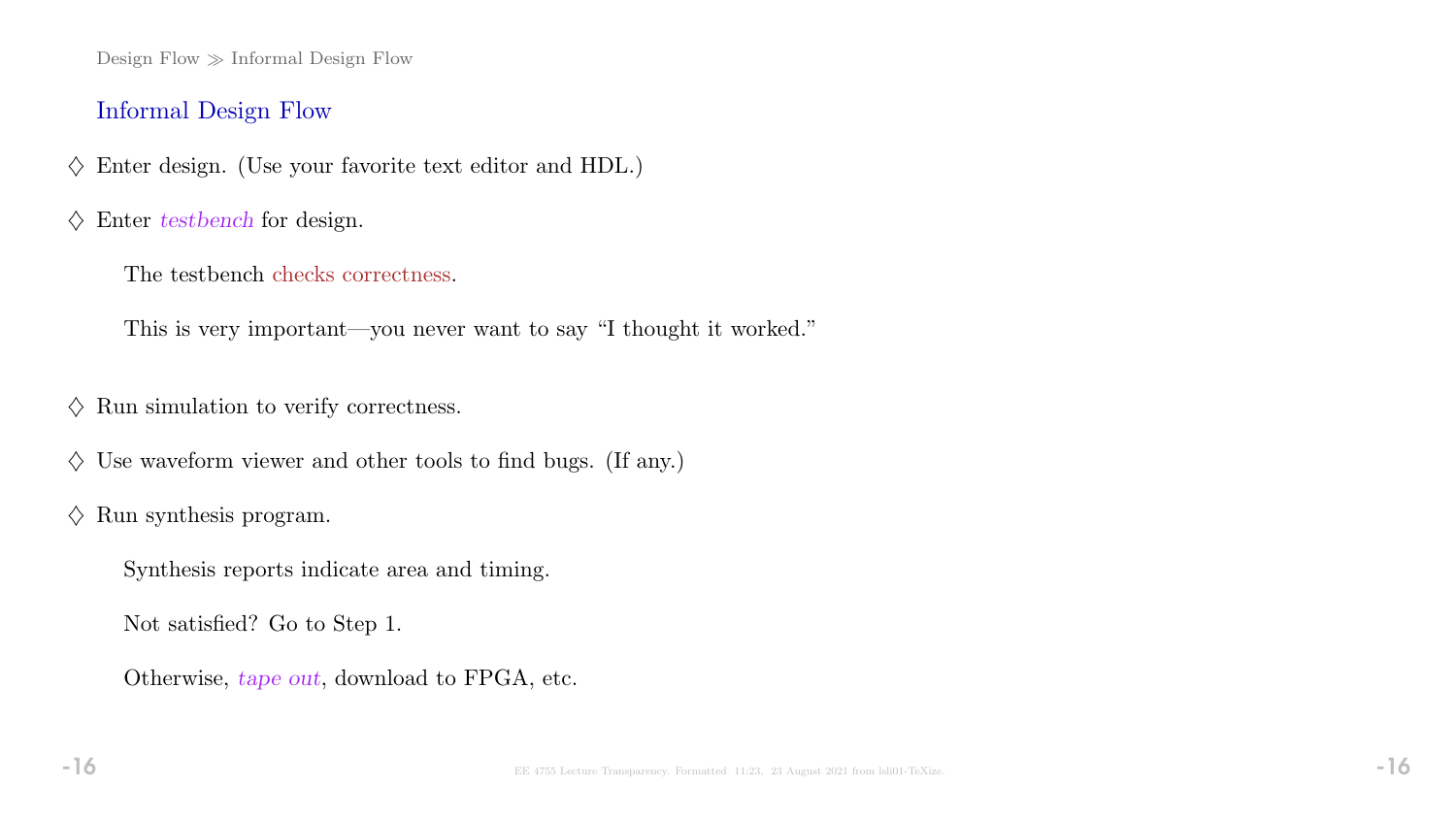Design Flow  $\gg$  Informal Design Flow Demonstration

### Informal Design Flow Demonstration

Demonstration: look at different possible logical right shifter designs.

Logical Right Shift

Inputs: amount, amt; unshifted value, din.

Output: shifted value, dout.

Parameter: w, number of bits.

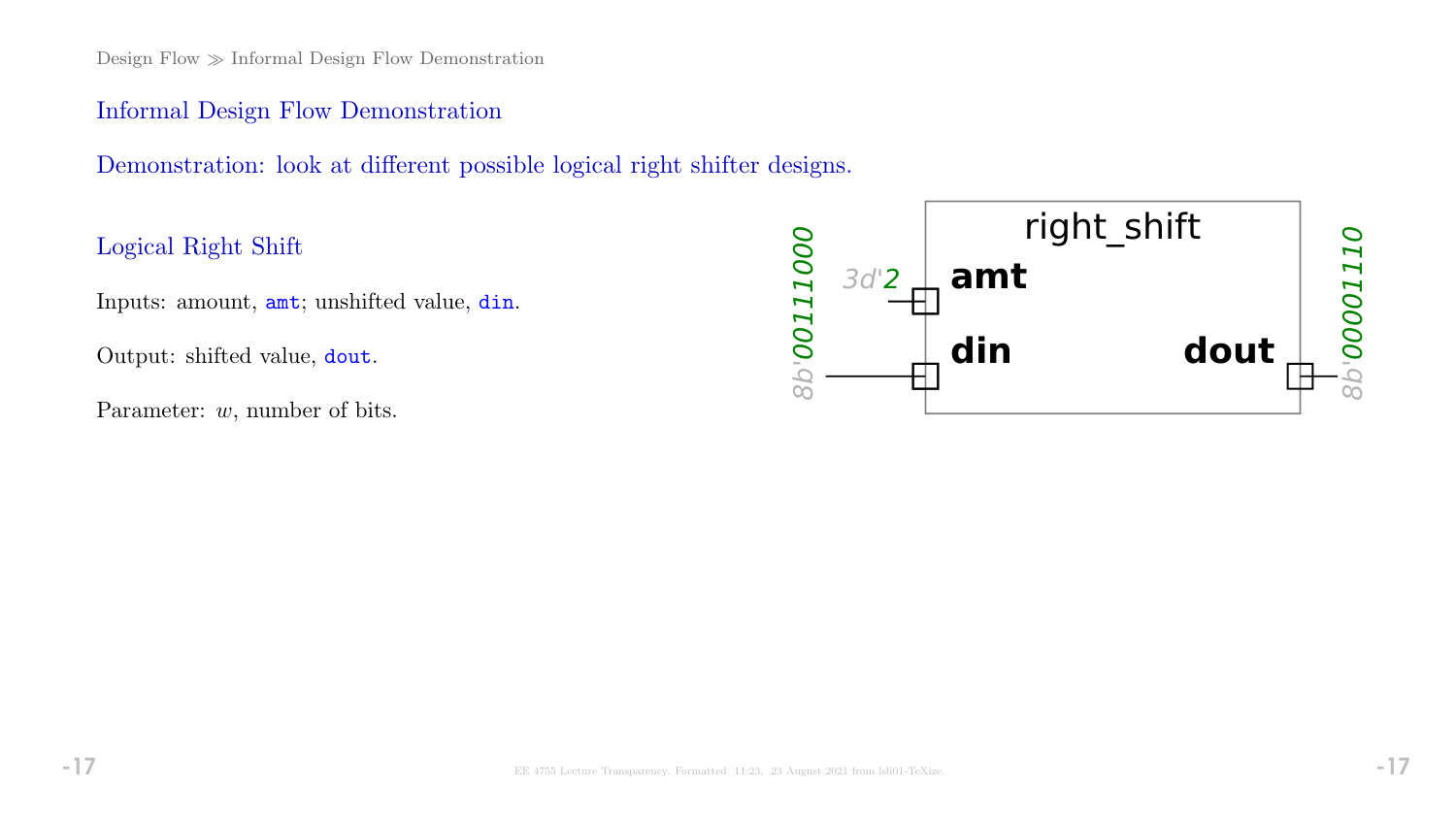Design Flow  $\gg$  Informal Design Flow Demonstration

# What makes the shifter interesting.

It's used in many applications.

It's easy to describe behaviorally (by what it does).

A naïve implementation costs  $3w^2$  gates.

A good implementation costs  $6w\lg w$  gates.

Should we rely on the synthesis program to get it right?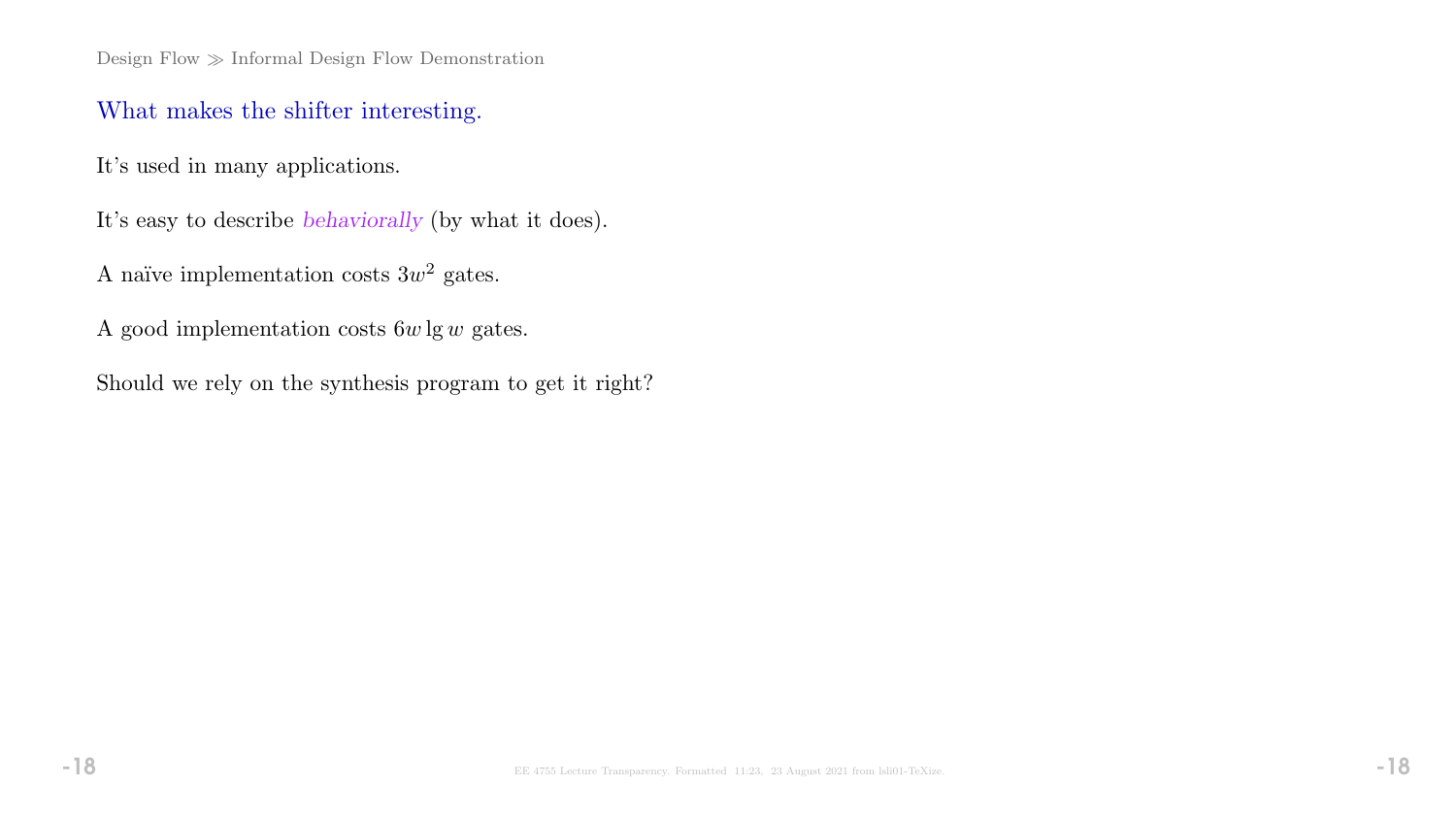Design Flow  $\gg$  Simple Design Flow  $\gg$  Summary of Steps

# Simple Design Flow

Three easy steps (not counting step zero).

Used to describe the major steps in a typical design flow.

List of Steps in Simple Design Flow

Simple Flow Step 0: Goal Determination.

Simple Flow Step 1: Design Capture

Simple Flow Step 2: Behavioral Verification

Simple Flow Step 3: Synthesis and Timing Verification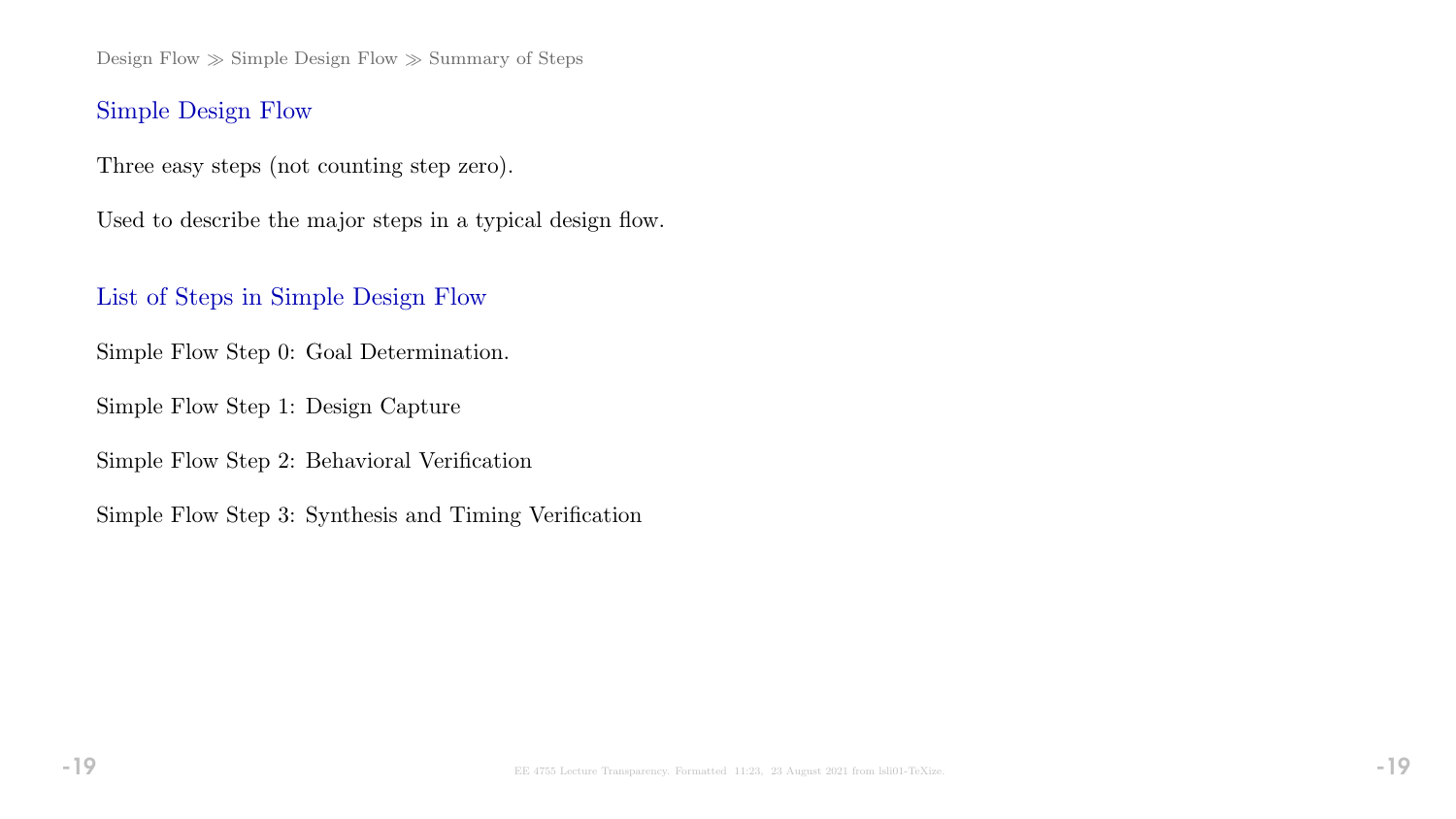Design Flow  $\gg$  Simple Design Flow  $\gg$  Simple Flow Step 0:

# Simple Flow Step 0:

Start with: an idea for a new chip.

Goal: a box full of the new chips.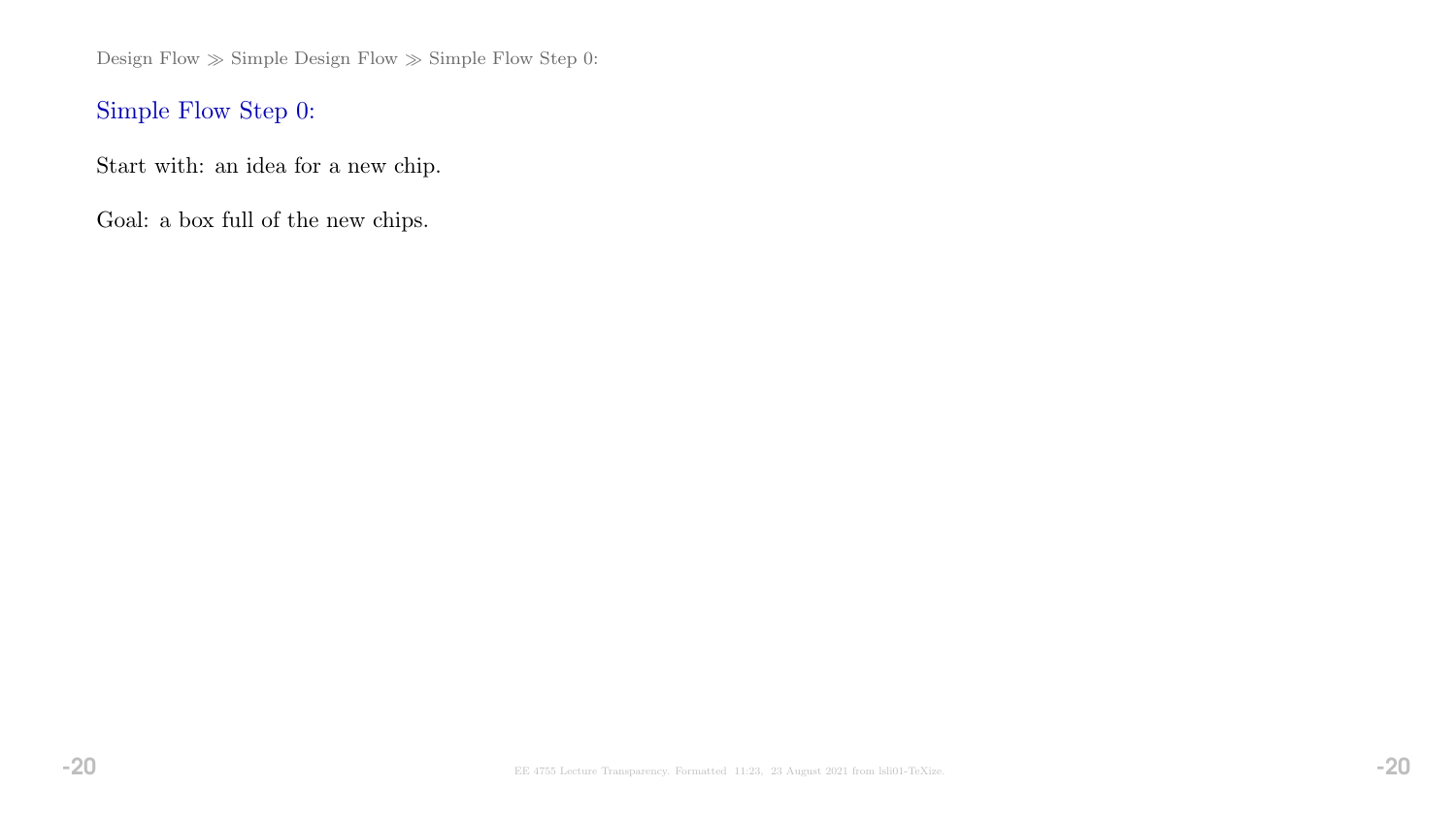Design Flow  $\gg$  Simple Design Flow  $\gg$  Simple Flow Step 1: Design Capture

### Simple Flow Step 1: Design Capture

Using the back of an envelope or some other suitable medium . . . . . . develop a rough draft of the design.

Using a text editor ...

. . . write a Verilog description of the design.

Using a text editor ...

. . . write a Verilog description of a testbench used to test the design.

The testbench generates inputs for the design and verifies the design's outputs.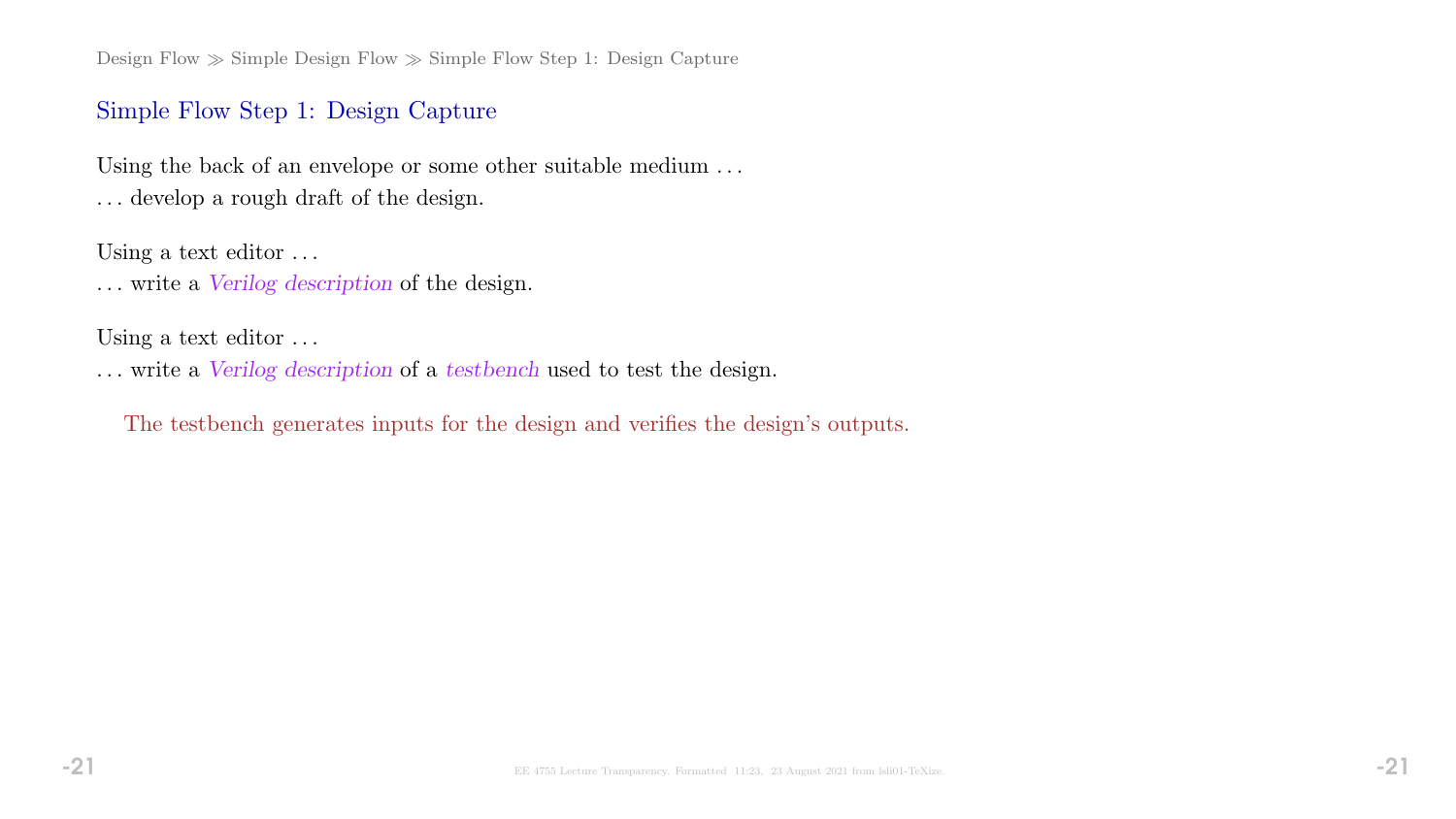# Simple Flow Step 2: Behavioral Verification

Using a simulator and waveform viewer ...

- . . . check if design passes testbench tests . . .
- . . . and if not, debug.

Waveform viewer is sort of a virtual logic analyzer, can view signals on any part of design.

Simulator output includes messages generated by behavioral code . . . . . . including "pass" or "fail" message produced by testbench.

Using text editor . . .

. . . fix bugs, and tune performance.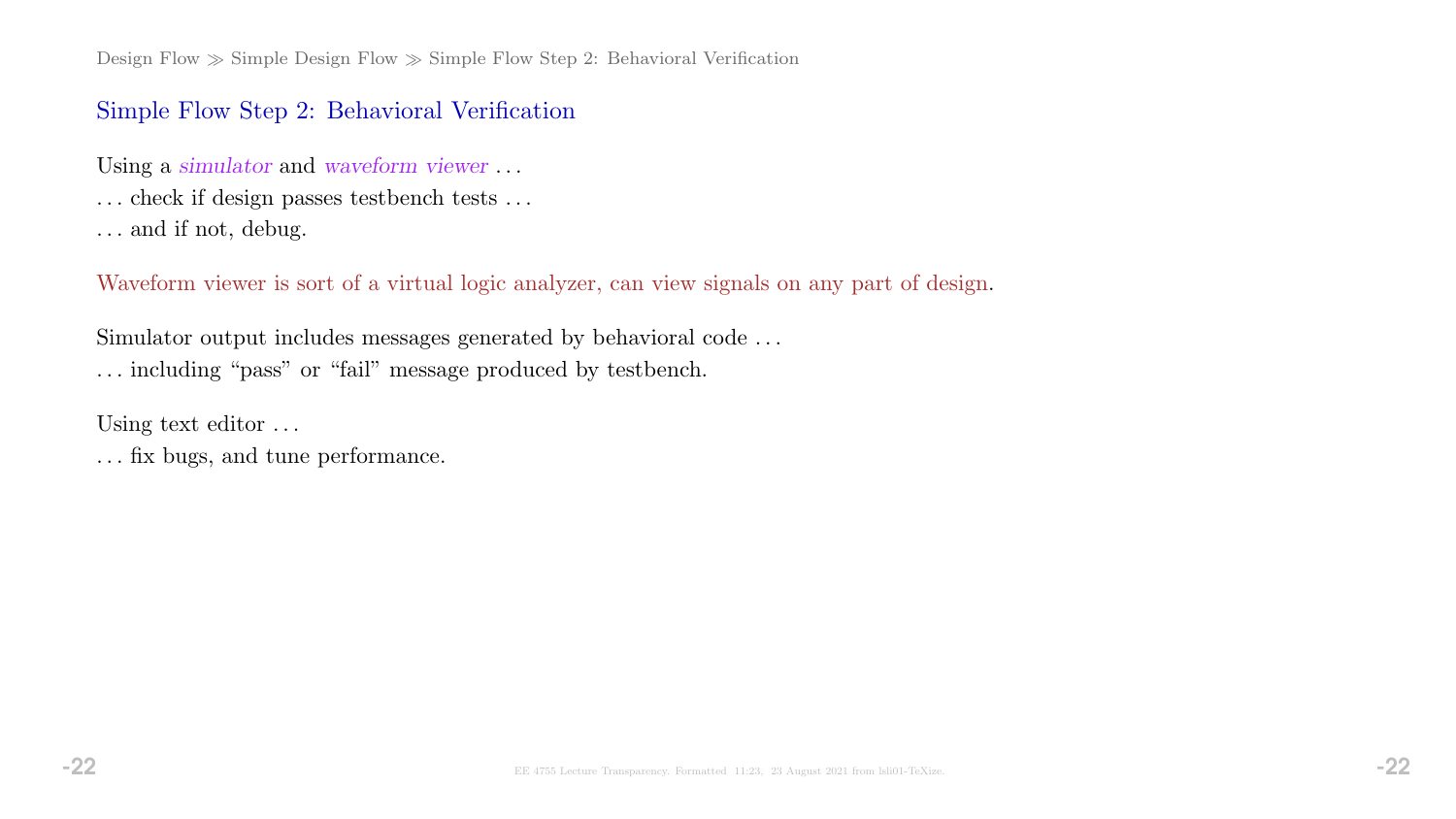Design Flow  $\gg$  Simple Design Flow  $\gg$  Simple Flow Step 3: Synthesis and Timing Verification

#### Simple Flow Step 3: Synthesis and Timing Verification

Using synthesis programs ...

. . . generate design database.

Design database has information needed to fabricate the chip . . . . . . and to perform simulations with accurate timing.

Simulate using design database to verify that timing is acceptable . . .

. . . if timing is not acceptable edit the Verilog structural description and repeat steps above.

Using the Internet, E-mail design database and credit card number to fab.

After a few weeks, get parts back in mail.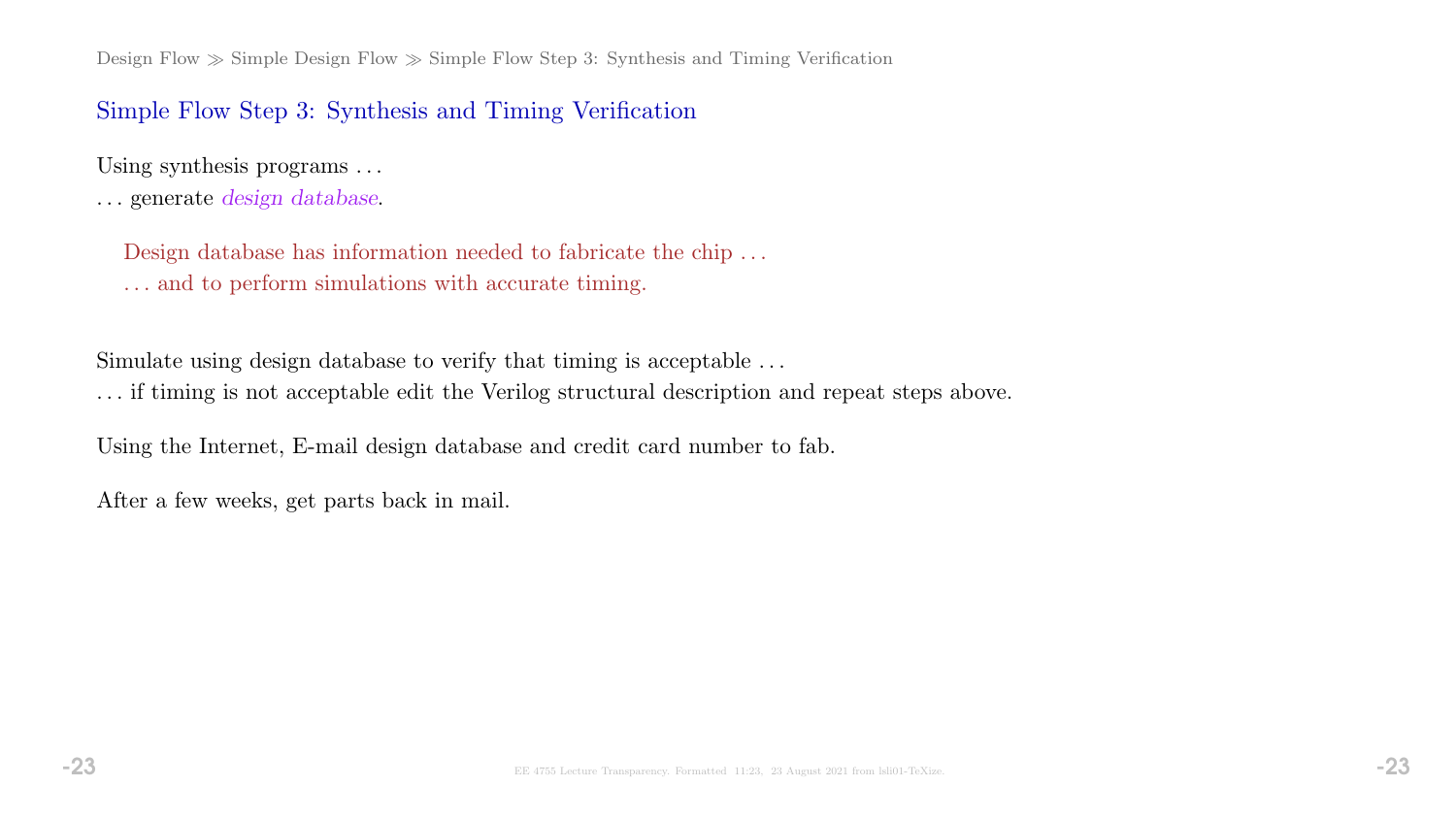Material and Tools in This Course  $\gg$  Topics Covered in This Course

### Material and Tools in This Course

# Topics Covered in This Course

- Coding in SystemVerilog.
- Writing descriptions of common digital devices.
- Using simulation, waveform viewers and similar tools.
- Estimation of cost and delay.
- Writing testbench code.
- Relationship between HDL and synthesized hardware..
- Using synthesis tools.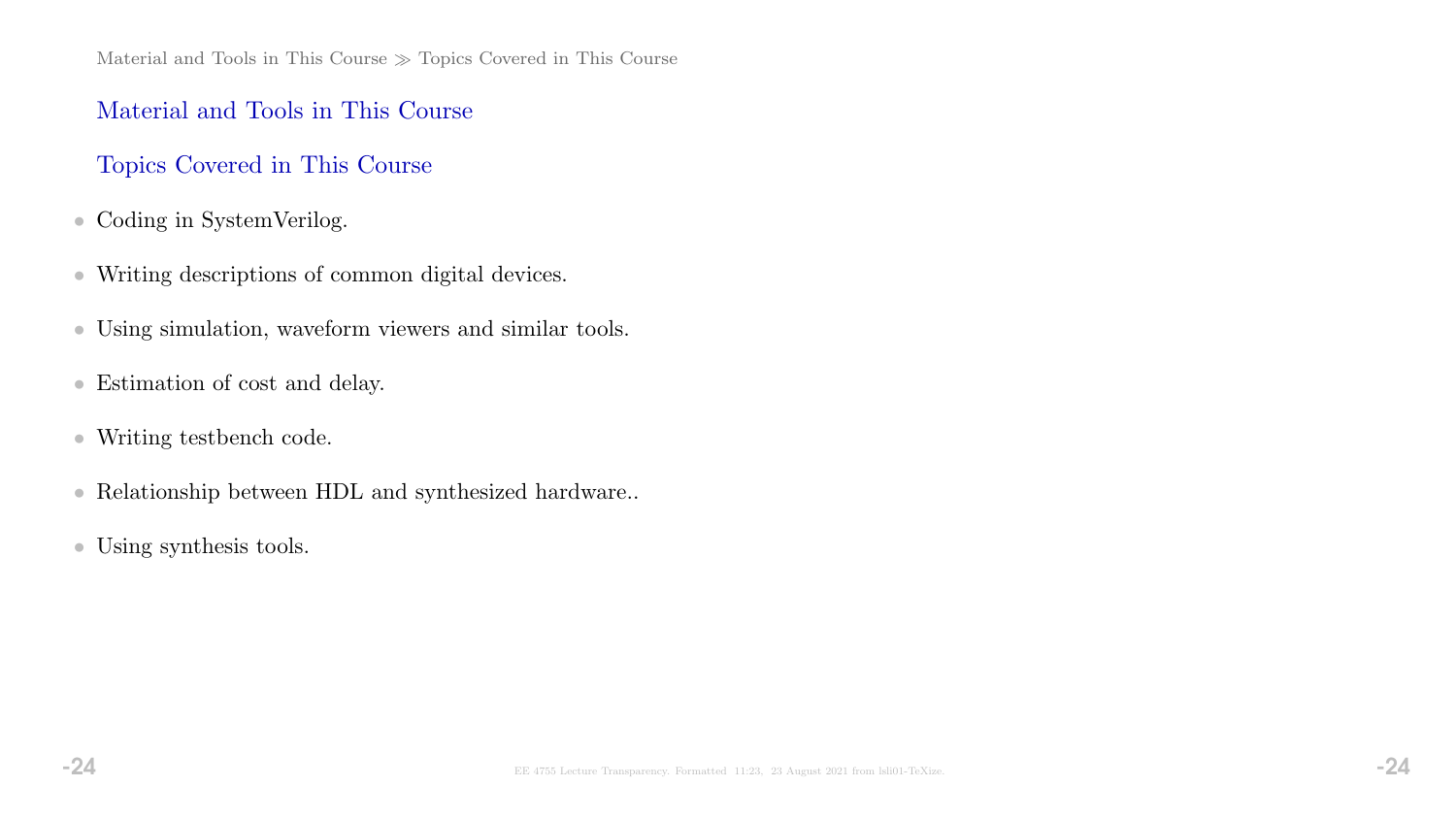Material and Tools in This Course  $\gg$  Tools Used in This Course  $\gg$  Tools and Tool Vendors

Tools Used in This Course

Tools and Tool Vendors

- EDA (Electronic Design Automation) Tools
- Programs to support design automation.

These include SystemVerilog simulators, synthesis programs, design rule checkers, etc., etc., etc.

# Major EDA Vendors

- Synopsis
- Cadence Design Systems
- Mentor Graphics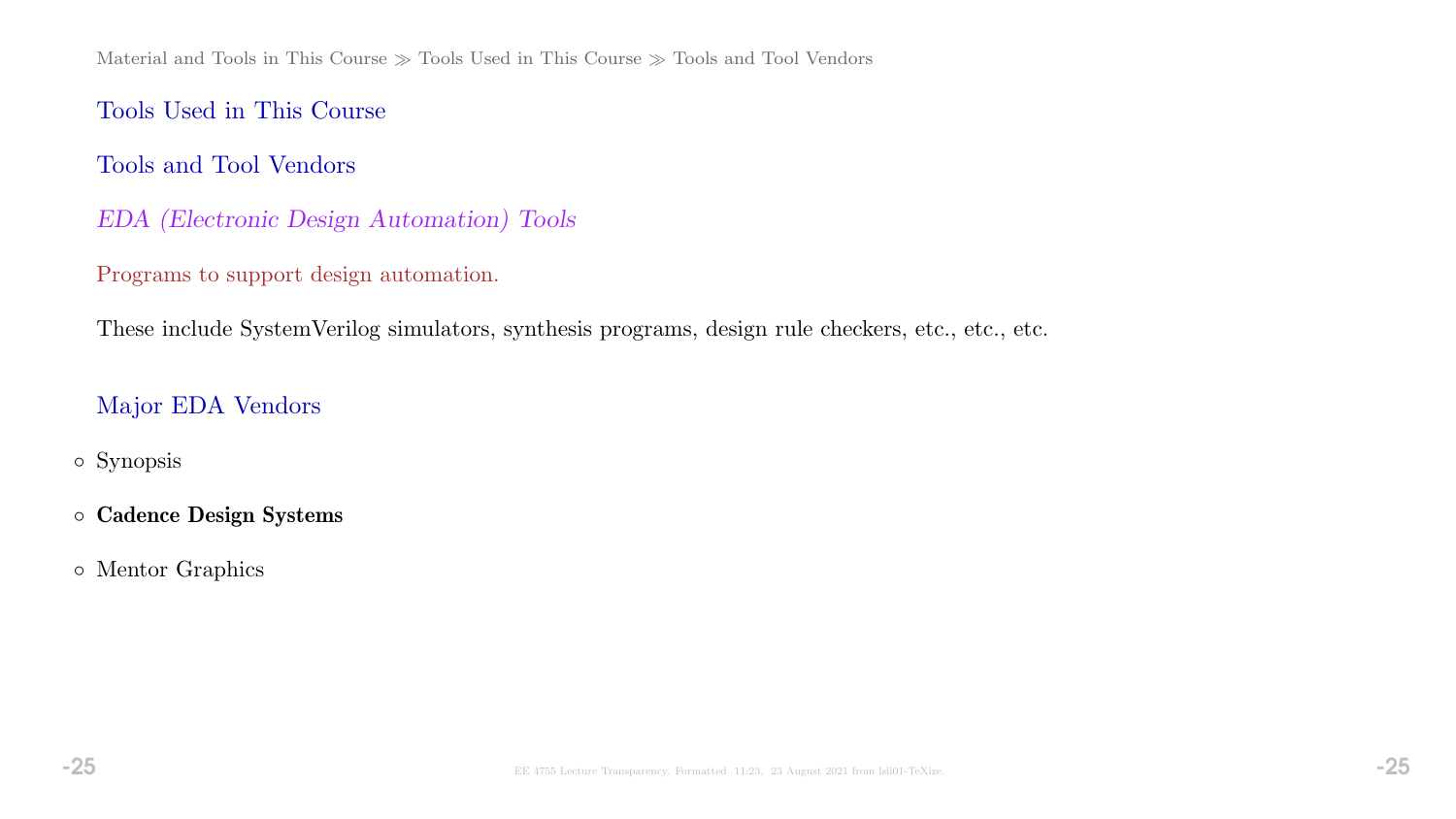Material and Tools in This Course  $\gg$  Tools Used in This Course  $\gg$  Tool Set Vendor

### Course Will Use Products of Cadence Design Systems

ECE is a member of Cadence's University Software Program.

Software would normally cost well over  $100$ <br> $\rm k\$   $\ldots$ 

. . . which helps explain why you can't have your own copies (unless you're rich).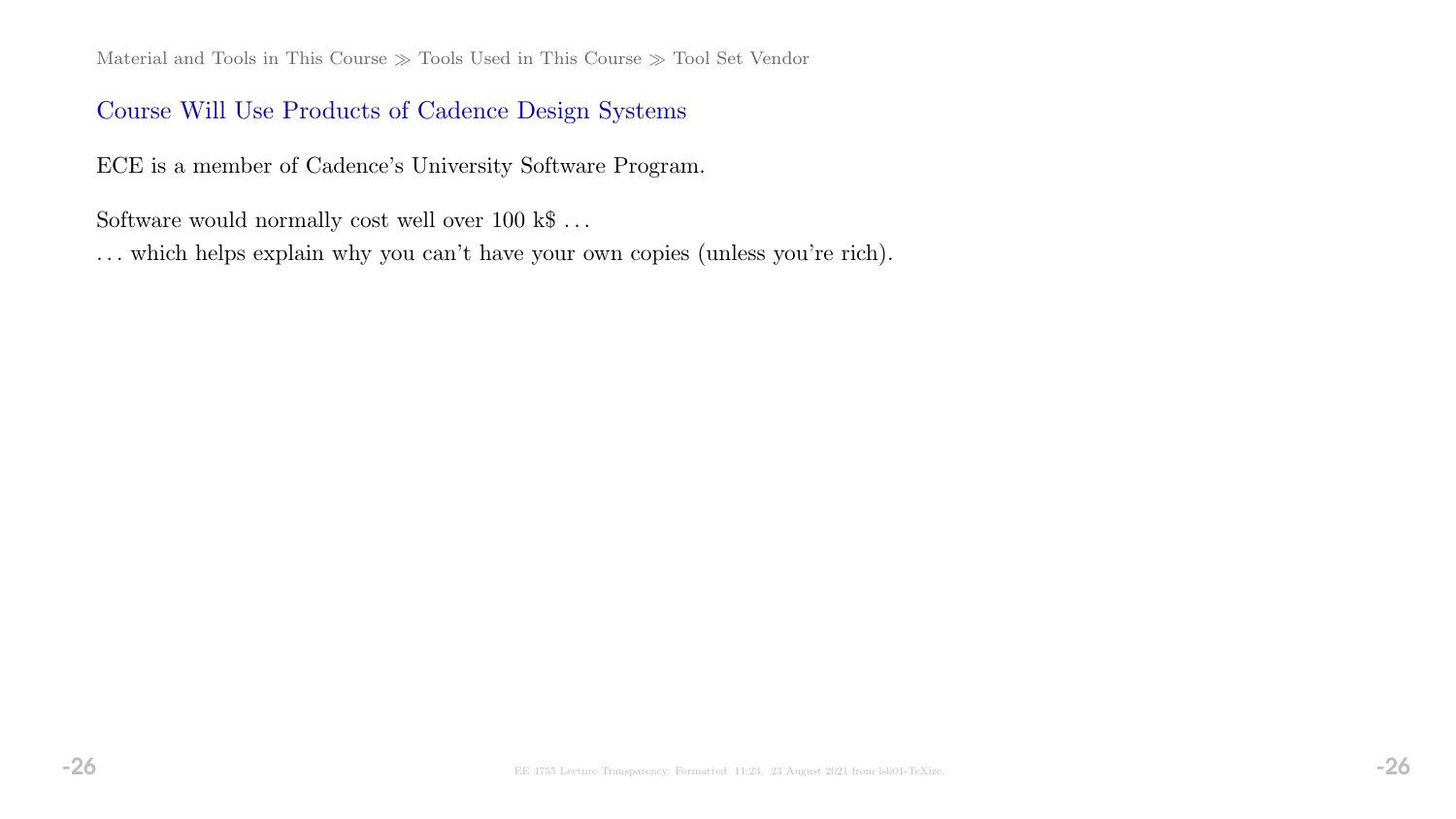Material and Tools in This Course  $\gg$  Tools Used in This Course  $\gg$  Simulation Tools

## For Simulation: Cadence Xcelium Simulator Package

- A collection of programs including:
- xmvlog Verilog simulator.
- simvision Waveform viewer (to view sim results).
- xrun Convenient front end to other programs.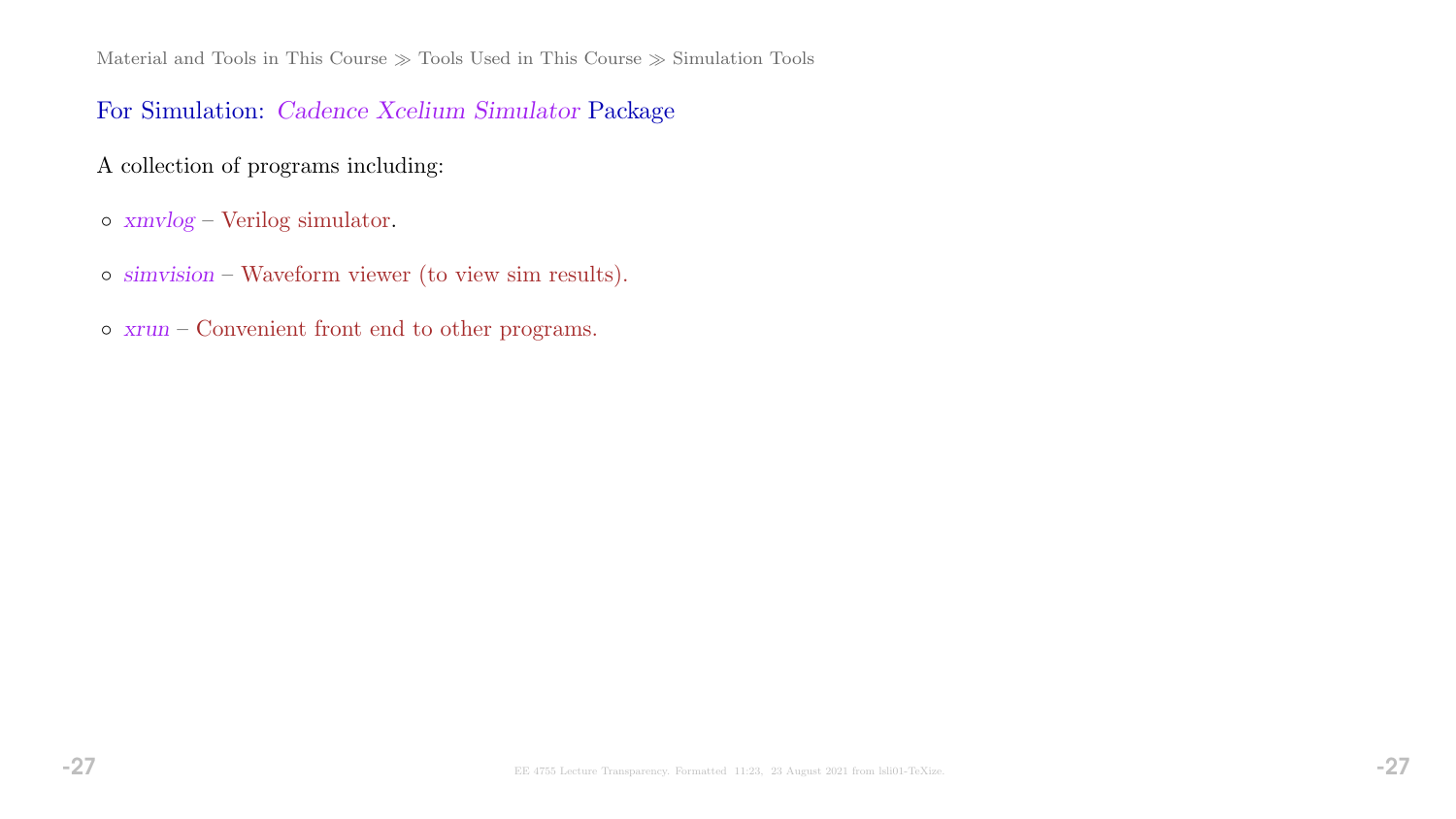# For Synthesis: Genus Synthesis

◦ genus – Front end for synthesis tools.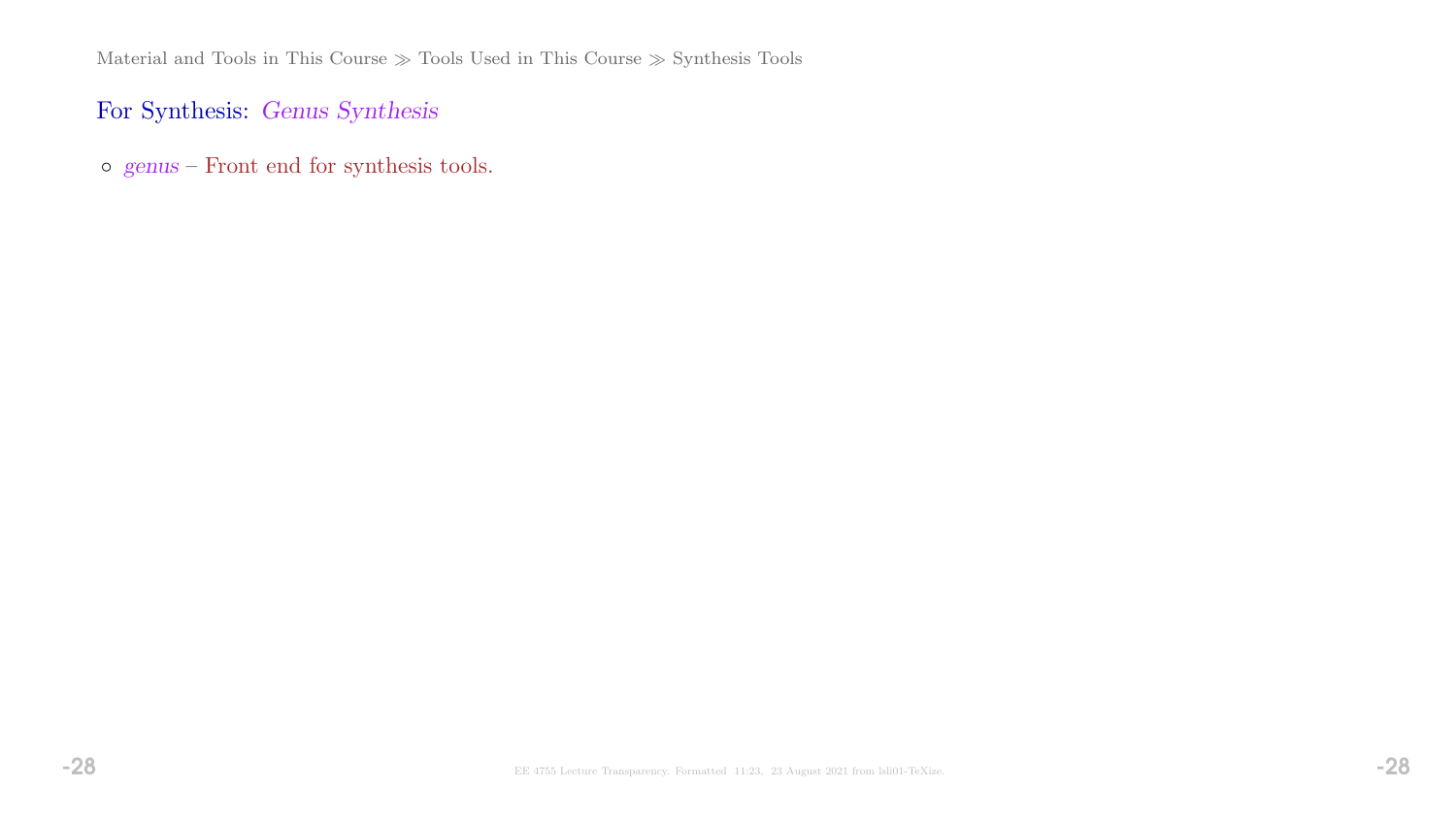Design Capture

Design Capture

Design Capture: Entering a design in electronic form.

Start: Idea in engineer's head, scribbles on back of envelope.

Finish: Design in electronic form readable by some EDA tools.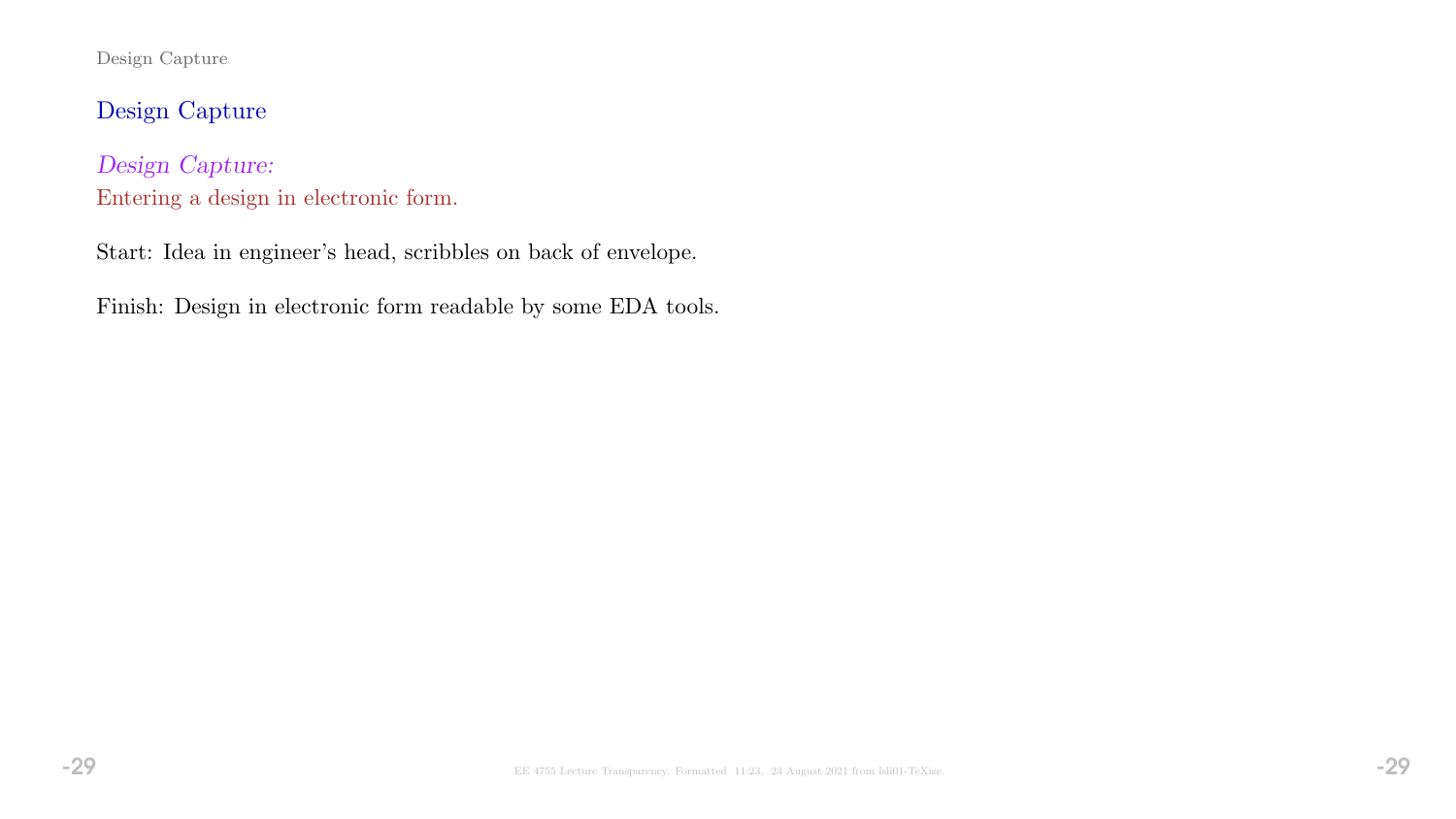Design Capture  $\gg$  Design Capture Methods

### Design Capture Methods

### ◦ Schematic Capture

Enter design using GUI (graphical user interface) schematic editor.

Fun and easy for beginners but tedious for all but small designs.

◦ Finite-State Machine Editors

Programs meant for designing FSM, to be part of larger design.

◦ Hardware Description Languages

Like any programming language ...

. . . design entered using standard or specialized text editor.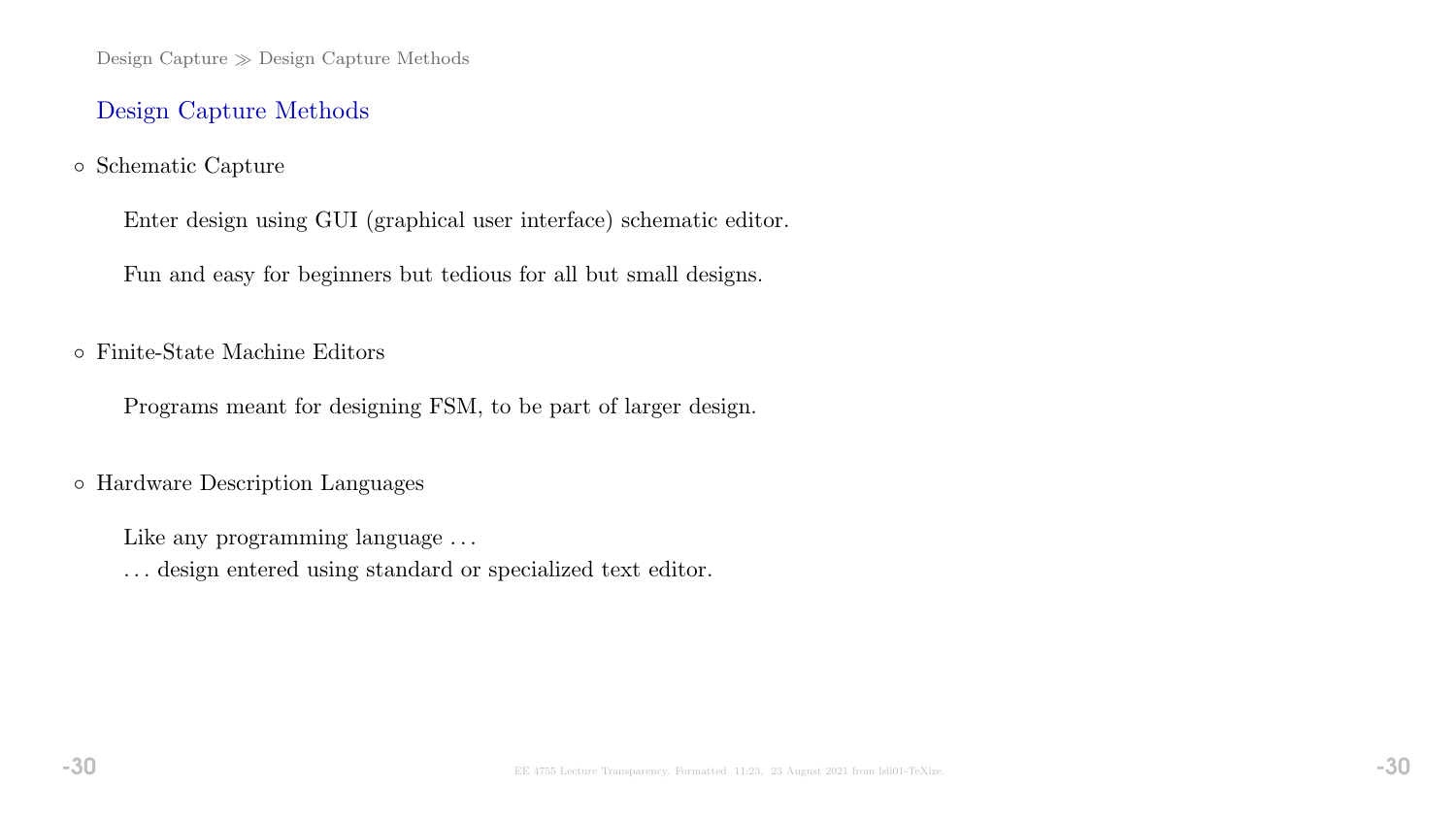# Synthesis Design Targets

Design Target:

The type of device to be manufactured or programmed. Synthesis programs generate output for a particular design target.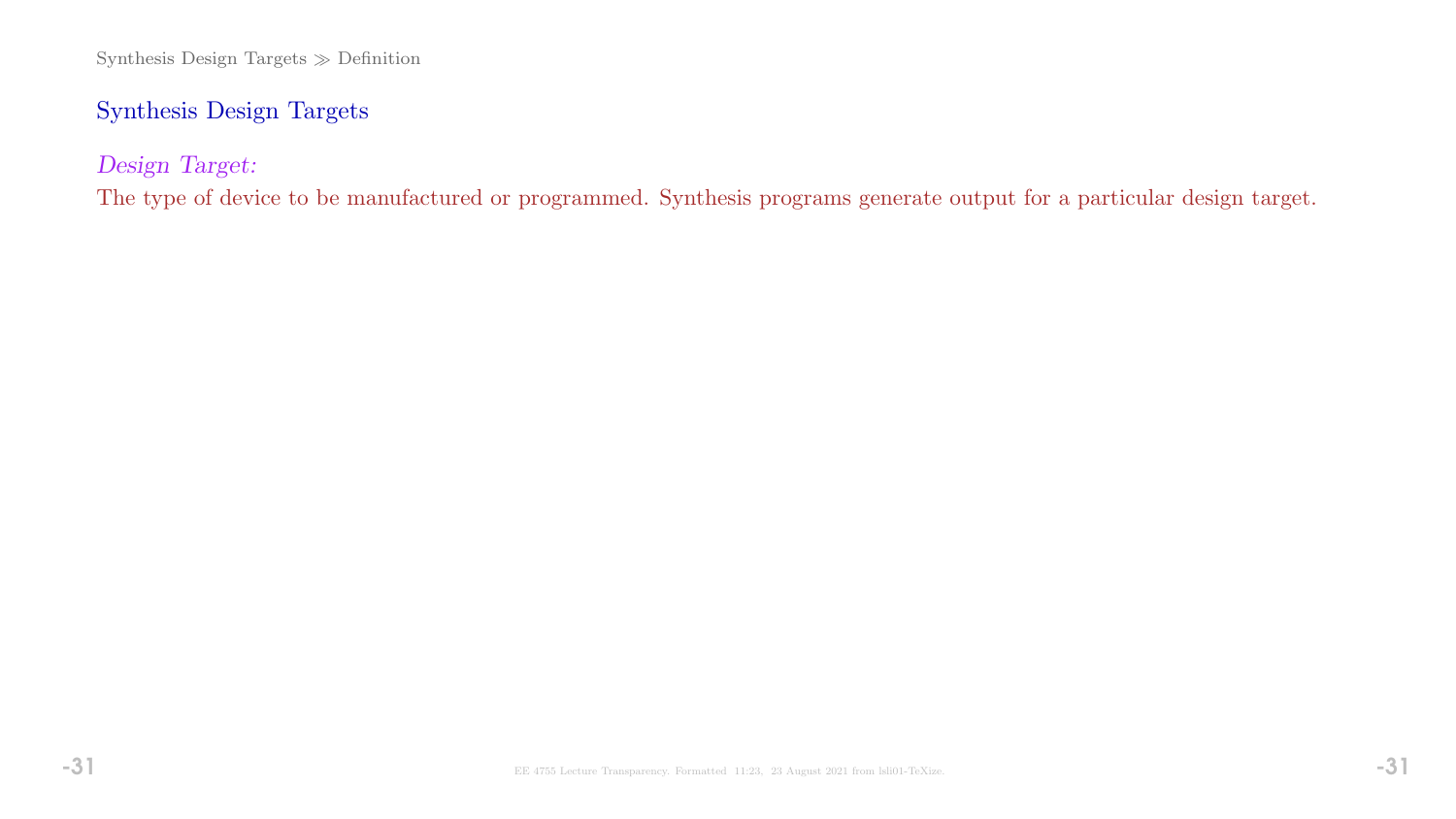Synthesis Design Targets  $\gg$  Field-Programmable Gate Arrays (FPGAs)

## Design Targets

◦ Application-Specific Integrated Circuit (ASIC)

A fully custom chip.

Usually the fastest design target, can have the most components.

### ◦ Field-Programmable Gate Array (FPGA)

A chip full of logic whose connection and function can be programmed and later re-programmed.

Many FPGA vendors provide EDA tools for their products.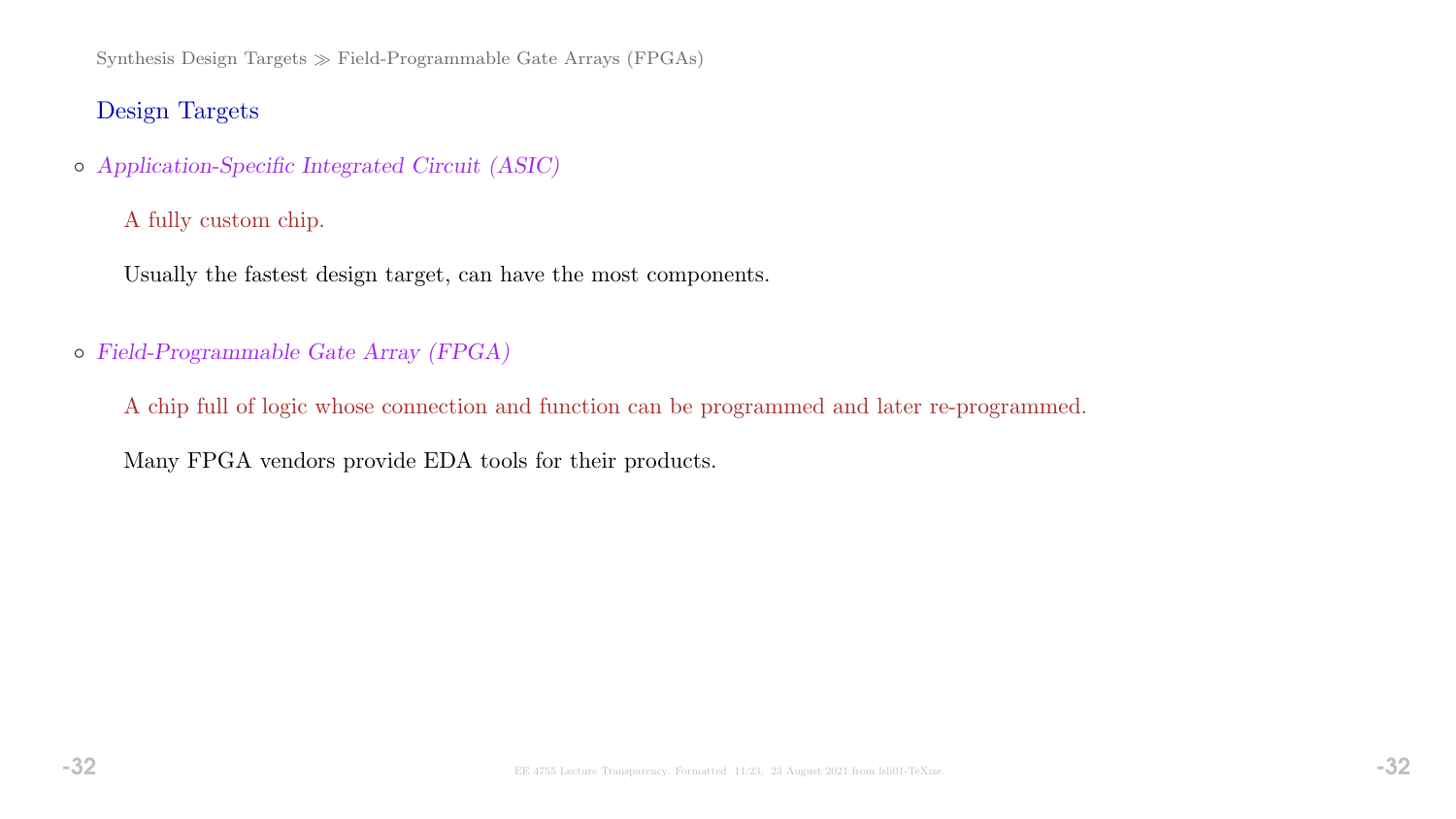Synthesis Design Targets  $\gg$  Gate Arrays

# ◦ Programmable Logic Array (PLA)

Chip that can be programmed (once) to implement a logic function.

Usually programmed at the factory.

PLAs might be used in prototypes or when only a few parts are needed.

# ◦ Gate Array

#### A chip full of gates manufactured in two steps:

First generic layers containing gates are fabricated . . . . . . but gates are not connected to each other.

Later, metal layers connecting gates are added.

Designer using gate arrays specifies only metal layer.

Since gates fabricated in advance time is saved.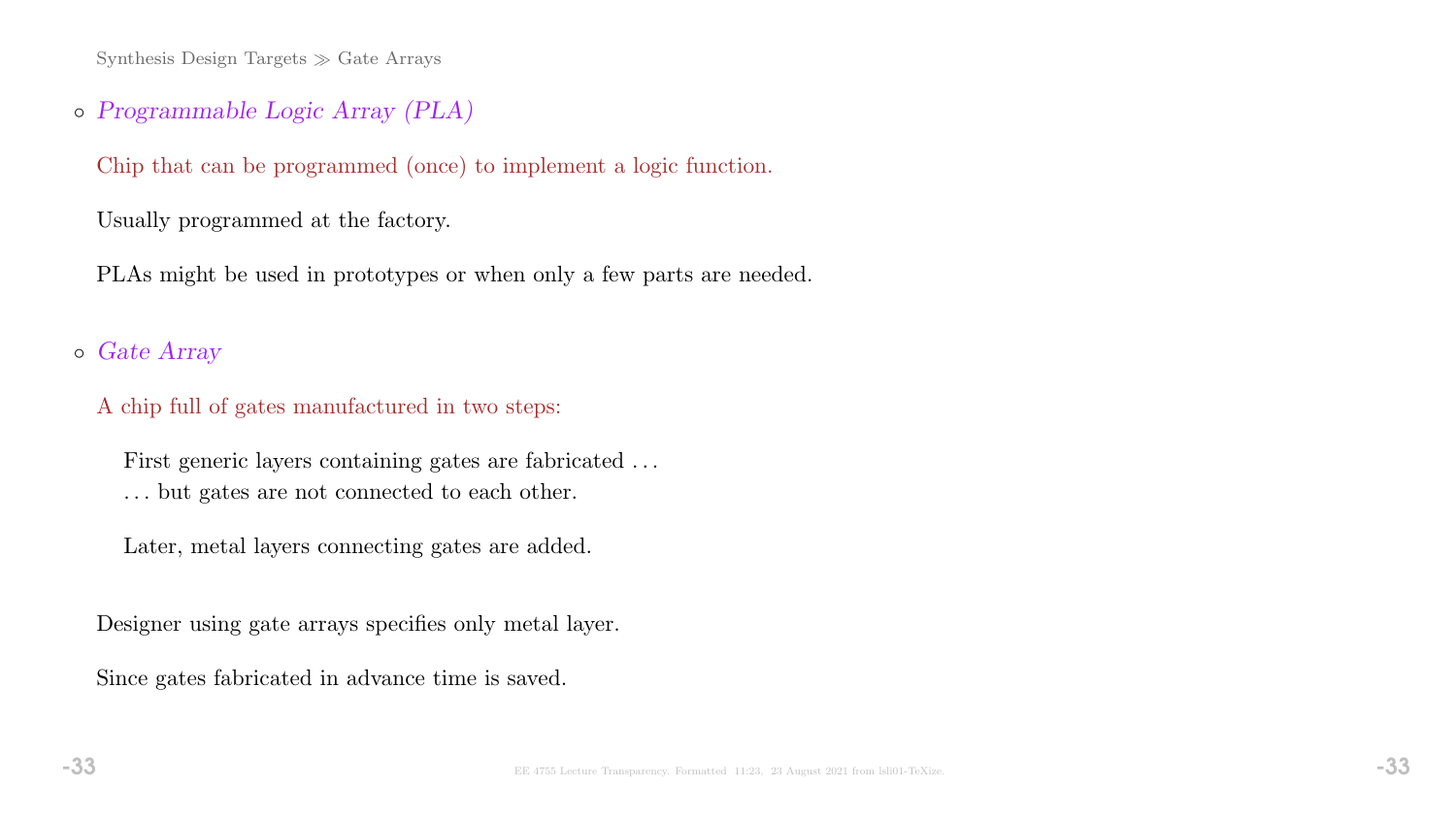#### Synthesis  $\gg$  Start With

# Synthesis

Goal: Convert an HDL description into working hardware.

# Start With:

Behavioral or Structural Description

Functionality has been verified by simulation.

Behavioral description (if used) follows synthesizebility rules specified for synthesis program.

Choice of Design Target

Type of target: FPGA, ASIC, etc.

Manufacturer and family.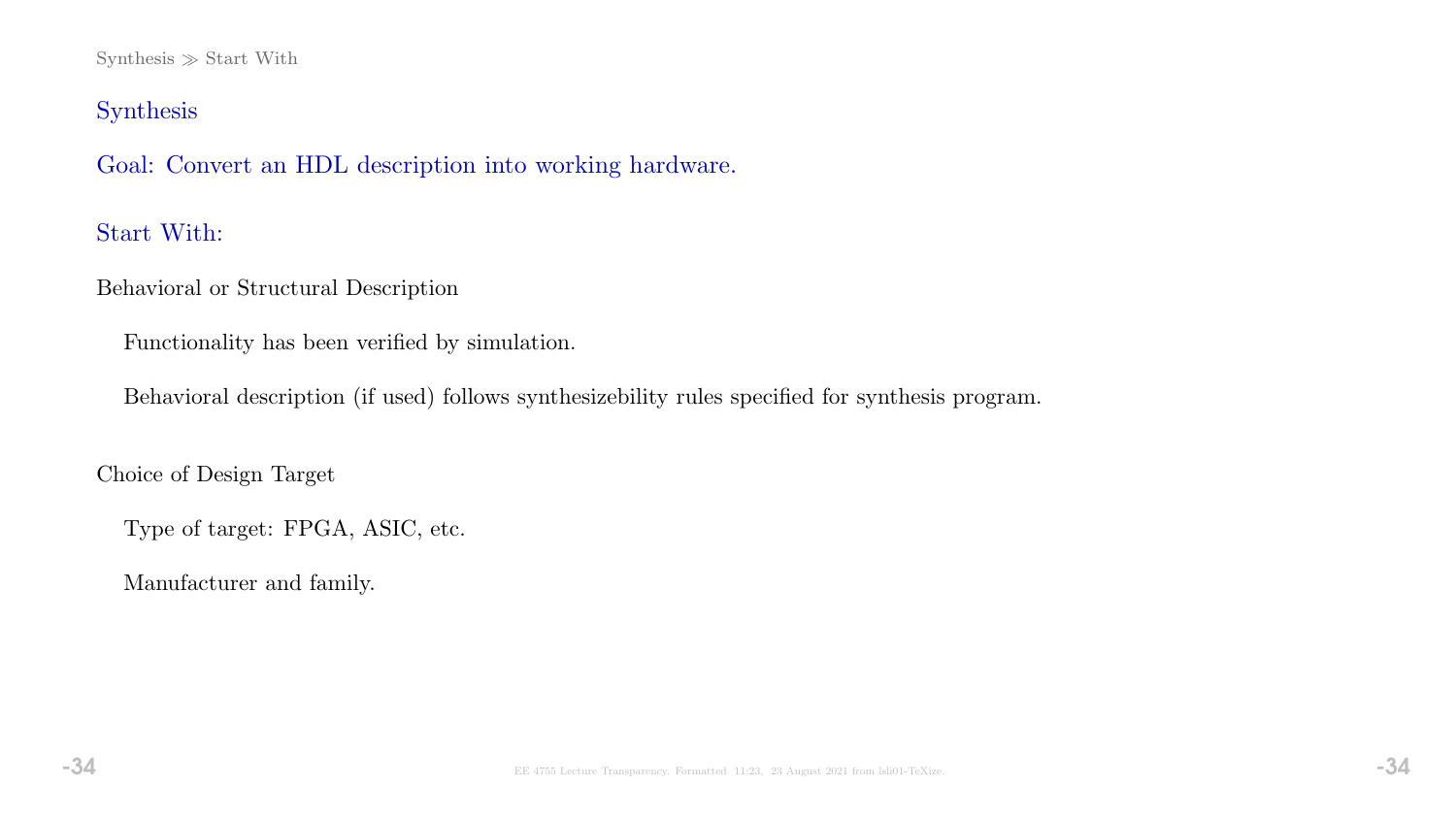$Synthesis \gg Major Synthesis Steps$ 

# Major Synthesis Steps (Summary)

Synthesis of technology-independent gate-level description.

Map gates and modules to technology-specific versions.

Place and route.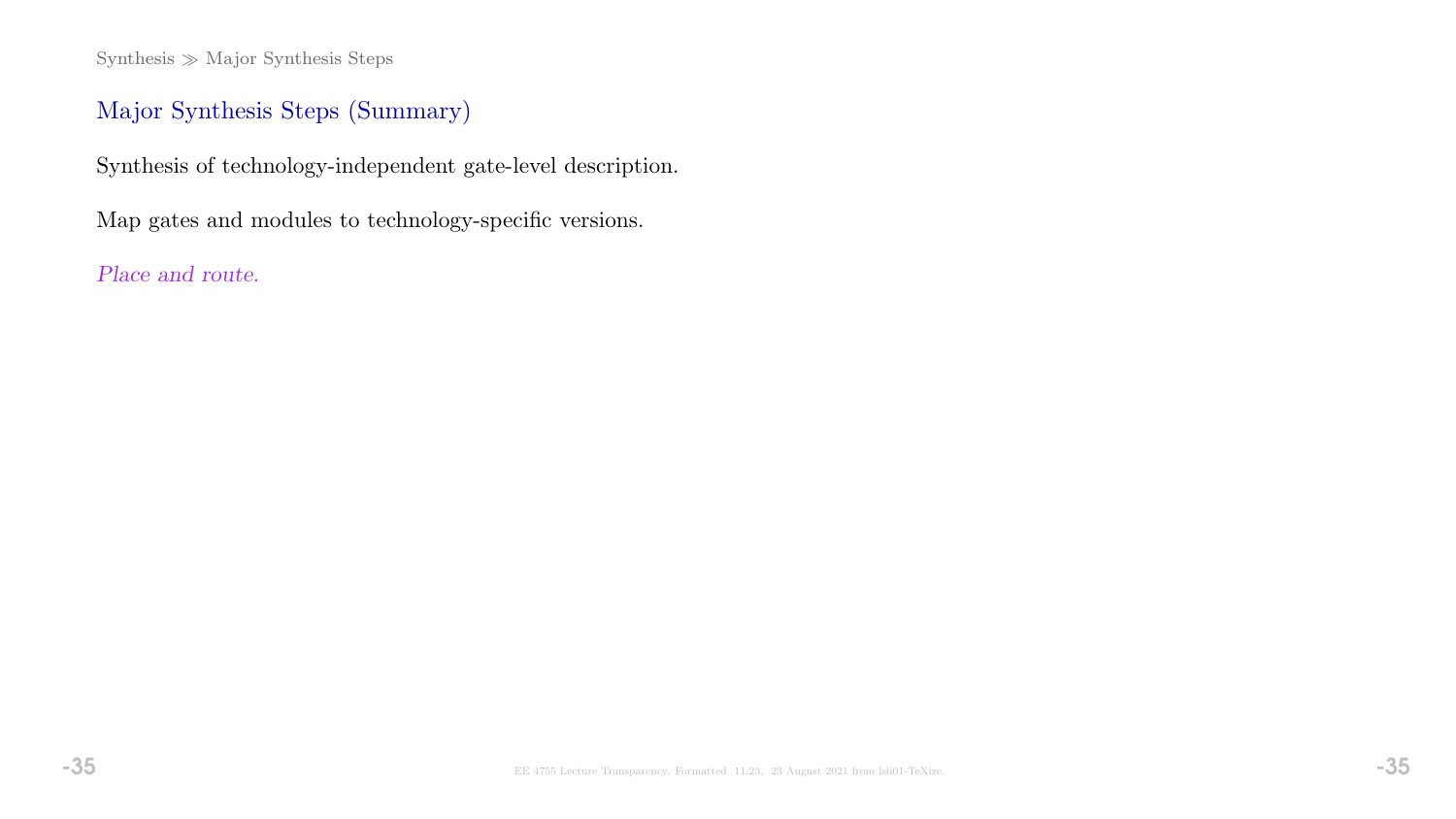# Major Synthesis Steps (Details)

Synthesis of technology-independent gate-level description.

Synthesis program infers registers and minimizes logic.

Registers aren't explicitly declared (even though it will appear otherwise) . . . . . . so synthesis program must determine (infer) where they are needed.

Because (most) synthesis programs minimize combinational logic . . . . . . descriptions should be written for clarity.

Output of this step is purely structural code . . .

. . . consisting of gates and standard modules (e.g., for arithmetic), and library modules.

Based on output, designer might tweak design or give hints to synthesis program.